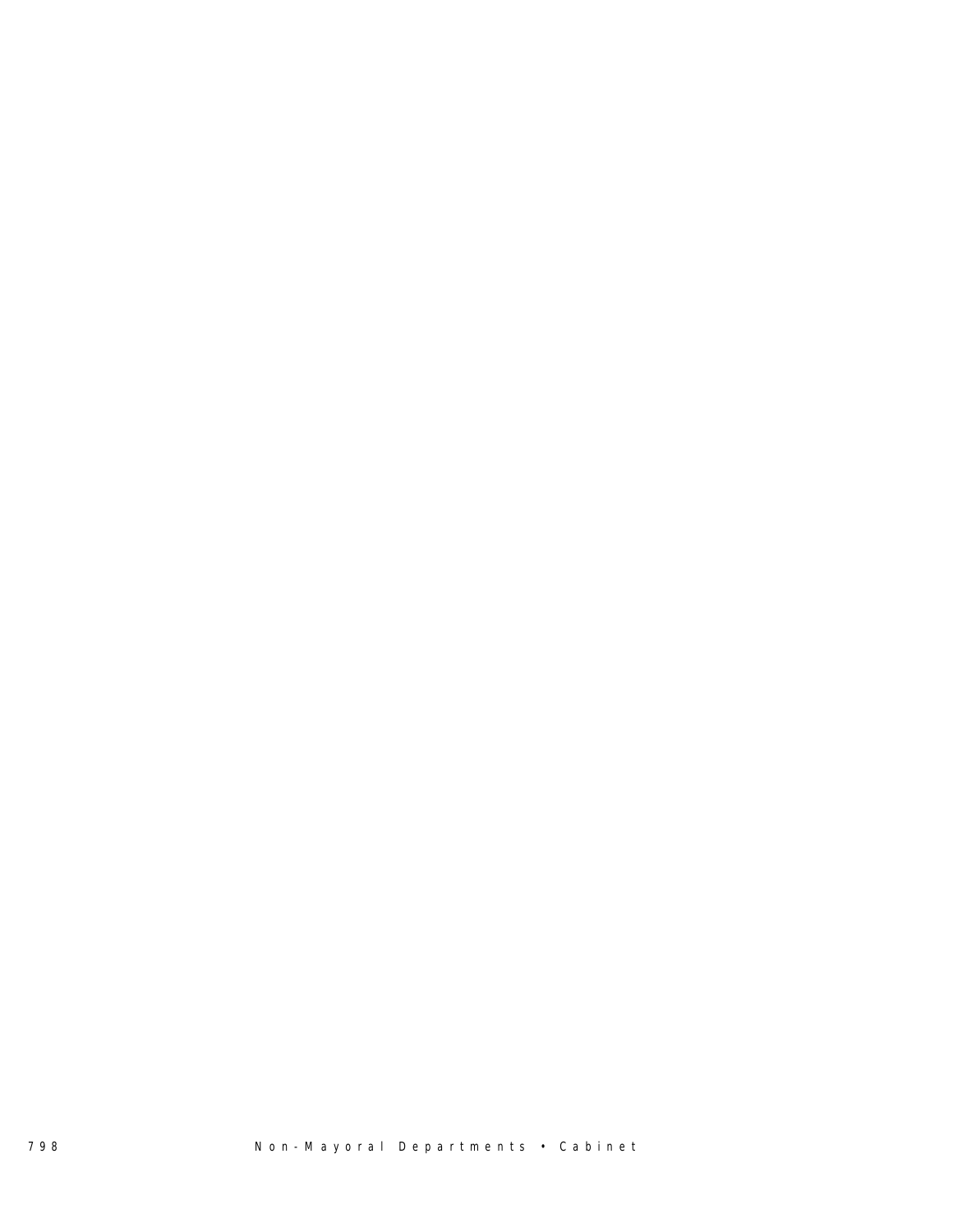## Non-Mayoral Departments

#### *Cabinet Mission*

These departments are governed independently by appointed or elected officials, but are financed by the City: City Clerk (elected by the City Council); City Council (elected position); Finance Commission (appointed by Governor); Licensing Board (appointed by Governor).

| <b>Operating Budget</b>            | Program Name                                                        | <b>Total Actual '04</b>                    | <b>Total Actual '05</b>                    | Total Approp '06                           | <b>Total Budget '07</b>                    |
|------------------------------------|---------------------------------------------------------------------|--------------------------------------------|--------------------------------------------|--------------------------------------------|--------------------------------------------|
|                                    | City Clerk<br>City Council<br>Finance Commission<br>Licensing Board | 827.569<br>3,681,422<br>159,335<br>532,989 | 783.264<br>3.948.976<br>168.187<br>583,797 | 874.868<br>4,139,874<br>182.598<br>597,078 | 883,183<br>4,221,824<br>183,588<br>592,727 |
|                                    | Total                                                               | 5,201,315                                  | 5,484,224                                  | 5,794,418                                  | 5,881,322                                  |
| <b>External Funds Expenditures</b> |                                                                     | Total Actual '04                           | Total Actual '05                           | Total Approp '06                           | <b>Total Budget '07</b>                    |
|                                    | City Clerk                                                          | 40,248                                     | 36.553                                     | 52,359                                     | 47,890                                     |
|                                    | <b>Total</b>                                                        | 40,248                                     | 36,553                                     | 52,359                                     | 47,890                                     |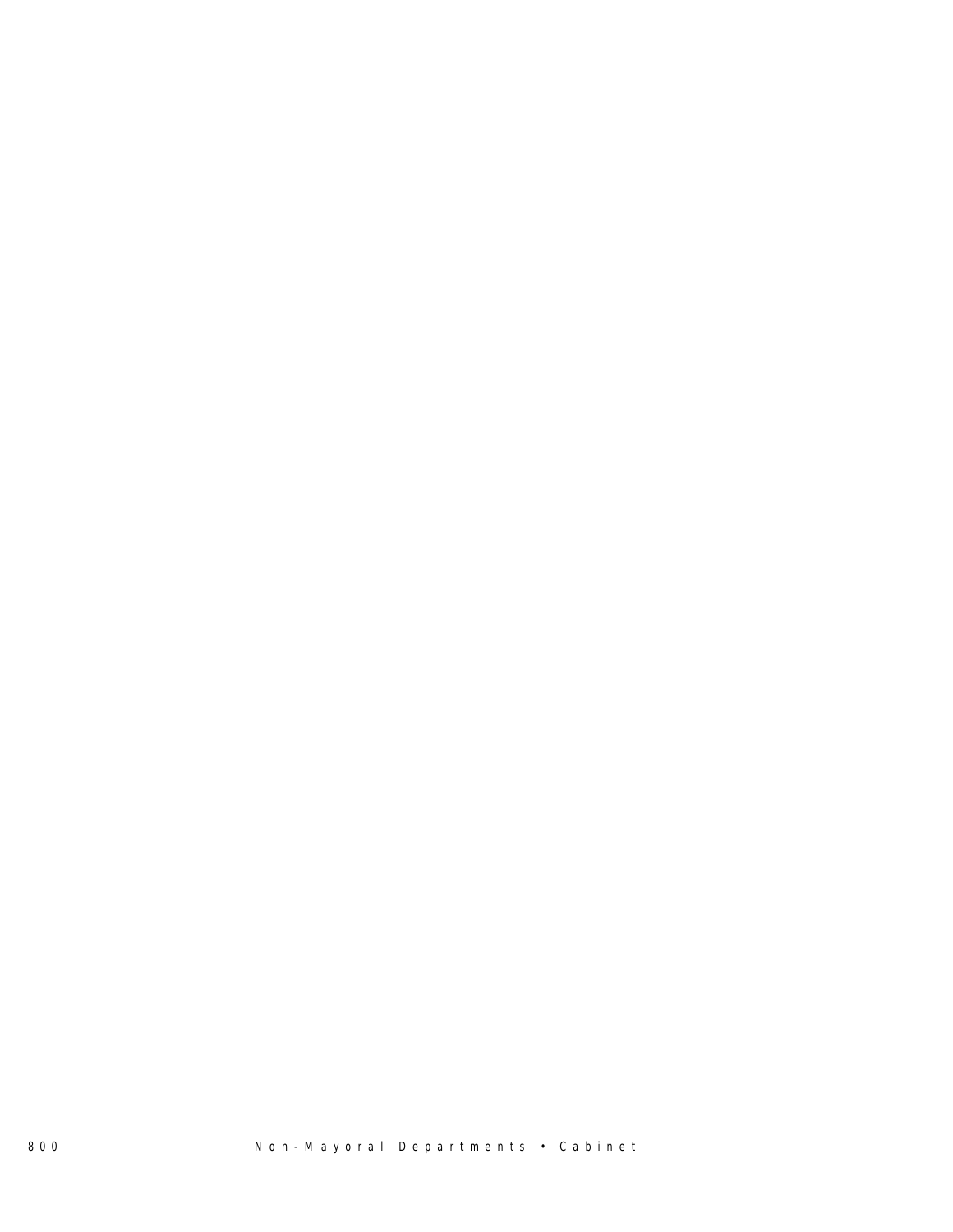# City Clerk Operating Budget

#### *Rosaria Salerno, City Clerk Appropriation: 161*

#### *Department Mission*

The mission of the City Clerk's office is to accept, file, record, and maintain all municipal records. The City Clerk publishes the agenda for all City Council meetings, records all Council and related Mayoral actions, and edits and compiles the minutes of Council meetings. The Department also maintains the City Council document system database and publishes, on a yearly basis, all ordinances and amended codes. The City Clerk is also responsible for overseeing the work of the Archives Commission.

#### *FY07 Performance Objectives*

- To receive, prepare, record, and distribute financial and legislative documents; provide copies of Council agendas, distribute minutes and maintain a City Council database summarizing recent meetings.
- To update the Ordinance section of the Municipal Code and distribute annual supplements.
- To receive and record statutory filings as required by law; receive and audit political campaign finance reports.
- To provide archives record center services to City departments and the public; provide records disposition services to departments.

| <b>Operating Budget</b>            | Program Name                                       | <b>Total Actual '04</b>       | Total Actual '05              | Total Approp '06              | Total Budget '07              |
|------------------------------------|----------------------------------------------------|-------------------------------|-------------------------------|-------------------------------|-------------------------------|
|                                    | Legislative Support<br>Document Filing<br>Archives | 215,354<br>372.612<br>239,603 | 199.617<br>336,985<br>246,662 | 214.267<br>410.373<br>250,228 | 239,748<br>376,901<br>266,534 |
|                                    | <b>Total</b>                                       | 827,569                       | 783,264                       | 874,868                       | 883,183                       |
| <b>External Funds Budget</b>       | <b>Fund Name</b>                                   | <b>Total Actual '04</b>       | <b>Total Actual '05</b>       | Total Approp '06              | Total Budget '07              |
|                                    | NHPRC/Desegregation                                | 40.248                        | 36.553                        | 52,359                        | 47,890                        |
|                                    | <b>Total</b>                                       | 40,248                        | 36,553                        | 52,359                        | 47,890                        |
| <b>Selected Service Indicators</b> |                                                    | Actual '04                    | Actual '05                    | Approp '06                    | Budget '07                    |
|                                    | <b>Personnel Services</b><br>Non Personnel         | 731.227<br>96,341             | 700.745<br>82,519             | 796.464<br>78,404             | 789,983<br>93,200             |
|                                    | Total                                              | 827.569                       | 783,264                       | 874.868                       | 883,183                       |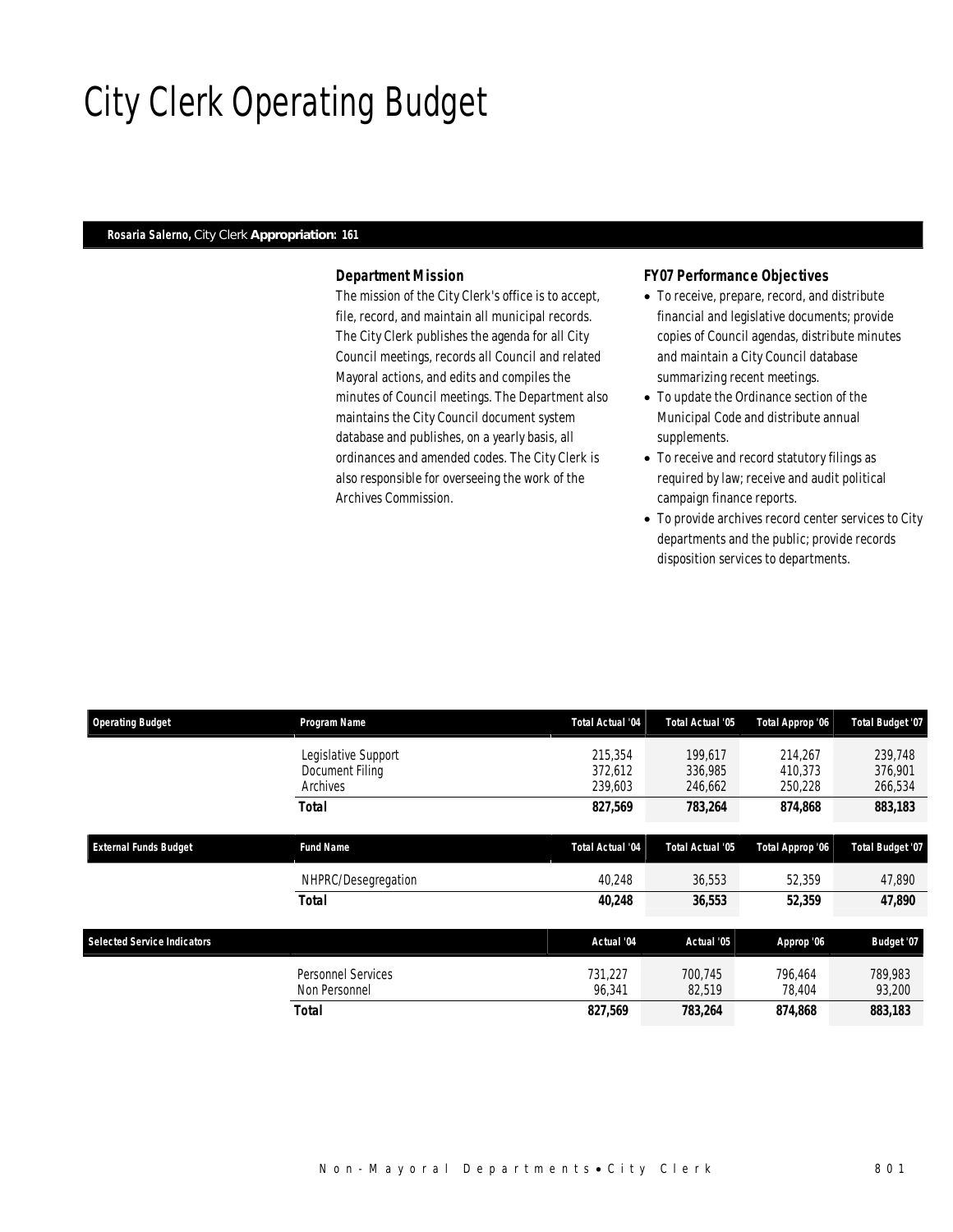## City Clerk Operating Budget



#### *Authorizing Statutes*

- Election of the City Clerk, St. 1821, c. 110, s. 10; St. 1854, c. 448, s. 30-31; St. 1885, c. 266, s. 2; St. 1909, c. 486, s. 22; Rev. Ord. 1898, c. 11; MGLA c. 41, s. 12-19.
- Duties of the City Clerk, MGLA c. 41, s. 12-19; Ch. 68, Acts of 1988; MGLA c. 55, s. 26; CBC Ord. 2-1-; CBC Ord. 2-12.5; CBC Ord. 5-5.6; CBC Ord. 5-5.10; CBC Ord. 12-9a; also various fees enumerated in CBC Ord. 18-1.
- City Archives and Records Commission, Ch. 68, Acts of 1988.

#### *Description of Services*

Services to the public include the sale of various licenses and permits, notarizing and attesting to documents, and filing, recording, and copying papers in the custody of the Clerk. Services to City government consist of providing informational resources and technical assistance, administration of oaths of office, attestation of various legal papers, custody of records, and administration of the state's open meeting law. The Archives Commission oversees the protection of City records, files, and other items of historic interest.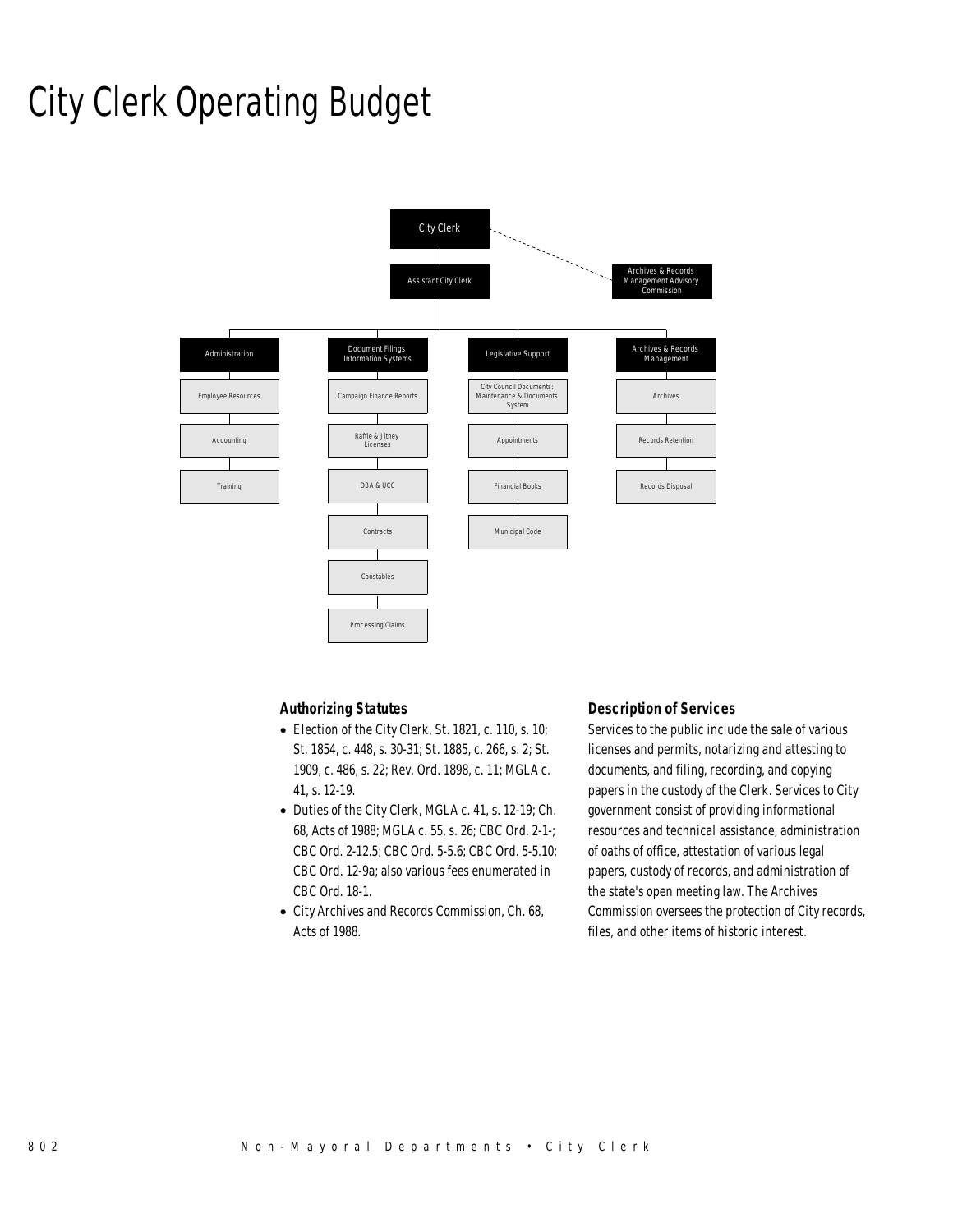## Department History

| <b>Personnel Services</b>       |                                                                                                                                                                                                                                                                                                          | FY04 Expenditure                                                                                                        | FY05 Expenditure                                                                                   | FY06 Appropriation                                                                                                          | FY07 Adopted                                                                               | Inc/Dec 06 vs 07                                                                                                                               |
|---------------------------------|----------------------------------------------------------------------------------------------------------------------------------------------------------------------------------------------------------------------------------------------------------------------------------------------------------|-------------------------------------------------------------------------------------------------------------------------|----------------------------------------------------------------------------------------------------|-----------------------------------------------------------------------------------------------------------------------------|--------------------------------------------------------------------------------------------|------------------------------------------------------------------------------------------------------------------------------------------------|
|                                 | 51000 Permanent Employees<br>51100 Emergency Employees<br>51200 Overtime<br>51600 Unemployment Compensation<br>51700 Workers' Compensation<br><b>Total Personnel Services</b>                                                                                                                            | 709,091<br>22,136<br>$\mathbf 0$<br>$\mathbf{0}$<br>$\mathbf{0}$<br>731,227                                             | 660,738<br>40,008<br>0<br>0<br>$\theta$<br>700,746                                                 | 772.547<br>23,917<br>0<br>$\mathbf{0}$<br>$\Omega$<br>796,464                                                               | 767,943<br>22,039<br>0<br>$\mathbf 0$<br>$\Omega$<br>789,982                               | $-4,604$<br>$-1,878$<br>$\mathbf{0}$<br>$\overline{0}$<br>$\overline{0}$<br>$-6,482$                                                           |
| <b>Contractual Services</b>     |                                                                                                                                                                                                                                                                                                          | FY04 Expenditure                                                                                                        | FY05 Expenditure                                                                                   | FY06 Appropriation                                                                                                          | FY07 Adopted                                                                               | Inc/Dec 06 vs 07                                                                                                                               |
|                                 | 52100 Communications<br>52200 Utilities<br>52300 Water & Sewer<br>52400 Snow Removal<br>52500 Garbage/Waste Removal<br>52600 Repairs Buildings & Structures<br>52700 Repairs & Service of Equipment<br>52800 Transportation of Persons<br>52900 Contracted Services<br><b>Total Contractual Services</b> | 8,651<br>14,722<br>$\boldsymbol{0}$<br>$\mathbf 0$<br>$\theta$<br>$\mathbf{0}$<br>5,328<br>$\theta$<br>40,608<br>69,309 | 10,094<br>15,244<br>0<br>0<br>$\mathbf{0}$<br>$\theta$<br>2,964<br>0<br>28,685<br>56,987           | 10,000<br>19,754<br>$\mathbf{0}$<br>$\mathbf{0}$<br>$\overline{0}$<br>$\mathbf{0}$<br>4,000<br>$\Omega$<br>30,900<br>64,654 | 10,000<br>24,250<br>0<br>$\mathbf 0$<br>0<br>$\mathbf 0$<br>4,000<br>0<br>40,900<br>79,150 | $\mathbf 0$<br>4,496<br>$\overline{0}$<br>$\overline{0}$<br>$\overline{0}$<br>$\overline{0}$<br>$\overline{0}$<br>$\Omega$<br>10,000<br>14,496 |
| <b>Supplies &amp; Materials</b> |                                                                                                                                                                                                                                                                                                          | FY04 Expenditure                                                                                                        | FY05 Expenditure                                                                                   | FY06 Appropriation                                                                                                          | FY07 Adopted                                                                               | Inc/Dec 06 vs 07                                                                                                                               |
|                                 | 53000 Auto Energy Supplies<br>53200 Food Supplies<br>53400 Custodial Supplies<br>53500 Med, Dental, & Hosp Supply<br>53600 Office Supplies and Materials<br>53800 Educational Supplies & Mat<br>53900 Misc Supplies & Materials<br><b>Total Supplies &amp; Materials</b>                                 | $\mathbf 0$<br>$\mathbf{0}$<br>$\mathbf{0}$<br>$\theta$<br>12,311<br>$\theta$<br>$\overline{0}$<br>12,311               | $\boldsymbol{0}$<br>$\mathbf{0}$<br>$\overline{0}$<br>0<br>11,111<br>0<br>$\overline{0}$<br>11,111 | 0<br>$\overline{0}$<br>$\overline{0}$<br>$\overline{0}$<br>9,000<br>$\mathbf{0}$<br>$\Omega$<br>9,000                       | $\boldsymbol{0}$<br>$\mathbf 0$<br>0<br>0<br>9,000<br>0<br>$\Omega$<br>9,000               | $\mathbf 0$<br>$\mathbf{0}$<br>$\mathbf{0}$<br>$\mathbf 0$<br>$\overline{0}$<br>$\mathbf{0}$<br>$\mathbf{0}$<br>$\mathbf{0}$                   |
| <b>Current Chgs &amp; Oblig</b> |                                                                                                                                                                                                                                                                                                          | FY04 Expenditure                                                                                                        | FY05 Expenditure                                                                                   | FY06 Appropriation                                                                                                          | FY07 Adopted                                                                               | Inc/Dec 06 vs 07                                                                                                                               |
|                                 | 54300 Workers' Comp Medical<br>54400 Legal Liabilities<br>54500 Aid To Veterans<br>54600 Current Charges H&I<br>54900 Other Current Charges<br>Total Current Chgs & Oblig                                                                                                                                | $\mathbf 0$<br>$\mathbf{0}$<br>$\theta$<br>$\mathbf{0}$<br>3,383<br>3,383                                               | $\mathbf 0$<br>$\mathbf{0}$<br>$\theta$<br>$\theta$<br>3,206<br>3,206                              | 0<br>$\boldsymbol{0}$<br>$\Omega$<br>$\Omega$<br>4,750<br>4,750                                                             | 0<br>$\mathbf 0$<br>$\Omega$<br>$\Omega$<br>5,050<br>5,050                                 | 0<br>$\mathbf{0}$<br>$\overline{0}$<br>$\overline{0}$<br>300<br>300                                                                            |
| Equipment                       |                                                                                                                                                                                                                                                                                                          | FY04 Expenditure                                                                                                        | FY05 Expenditure                                                                                   | FY06 Appropriation                                                                                                          | FY07 Adopted                                                                               | Inc/Dec 06 vs 07                                                                                                                               |
|                                 | 55000 Automotive Equipment<br>55400 Lease/Purchase<br>55600 Office Furniture & Equipment<br>55900 Misc Equipment<br><b>Total Equipment</b>                                                                                                                                                               | $\boldsymbol{0}$<br>1,602<br>$\Omega$<br>9,737<br>11,339                                                                | 0<br>204<br>$\Omega$<br>11,012<br>11,216                                                           | 0<br>$\boldsymbol{0}$<br>$\Omega$<br>$\boldsymbol{0}$<br>0                                                                  | 0<br>0<br>0<br>$\boldsymbol{0}$<br>0                                                       | $\mathbf 0$<br>$\overline{0}$<br>$\Omega$<br>$\mathbf{0}$<br>0                                                                                 |
| Other                           |                                                                                                                                                                                                                                                                                                          | FY04 Expenditure                                                                                                        | FY05 Expenditure                                                                                   | FY06 Appropriation                                                                                                          | FY07 Adopted                                                                               | Inc/Dec 06 vs 07                                                                                                                               |
|                                 | 56200 Special Appropriation<br>57200 Structures & Improvements<br>58000 Land & Non-Structure<br><b>Total Other</b>                                                                                                                                                                                       | $\boldsymbol{0}$<br>$\mathbf 0$<br>$\mathbf 0$<br>$\pmb{0}$                                                             | $\boldsymbol{0}$<br>$\mathbf 0$<br>0<br>0                                                          | $\boldsymbol{0}$<br>0<br>0<br>0                                                                                             | $\boldsymbol{0}$<br>0<br>0<br>0                                                            | 0<br>0<br>$\mathbf{0}$<br>0                                                                                                                    |
|                                 | <b>Grand Total</b>                                                                                                                                                                                                                                                                                       | 827,569                                                                                                                 | 783,264                                                                                            | 874,868                                                                                                                     | 883,182                                                                                    | 8,314                                                                                                                                          |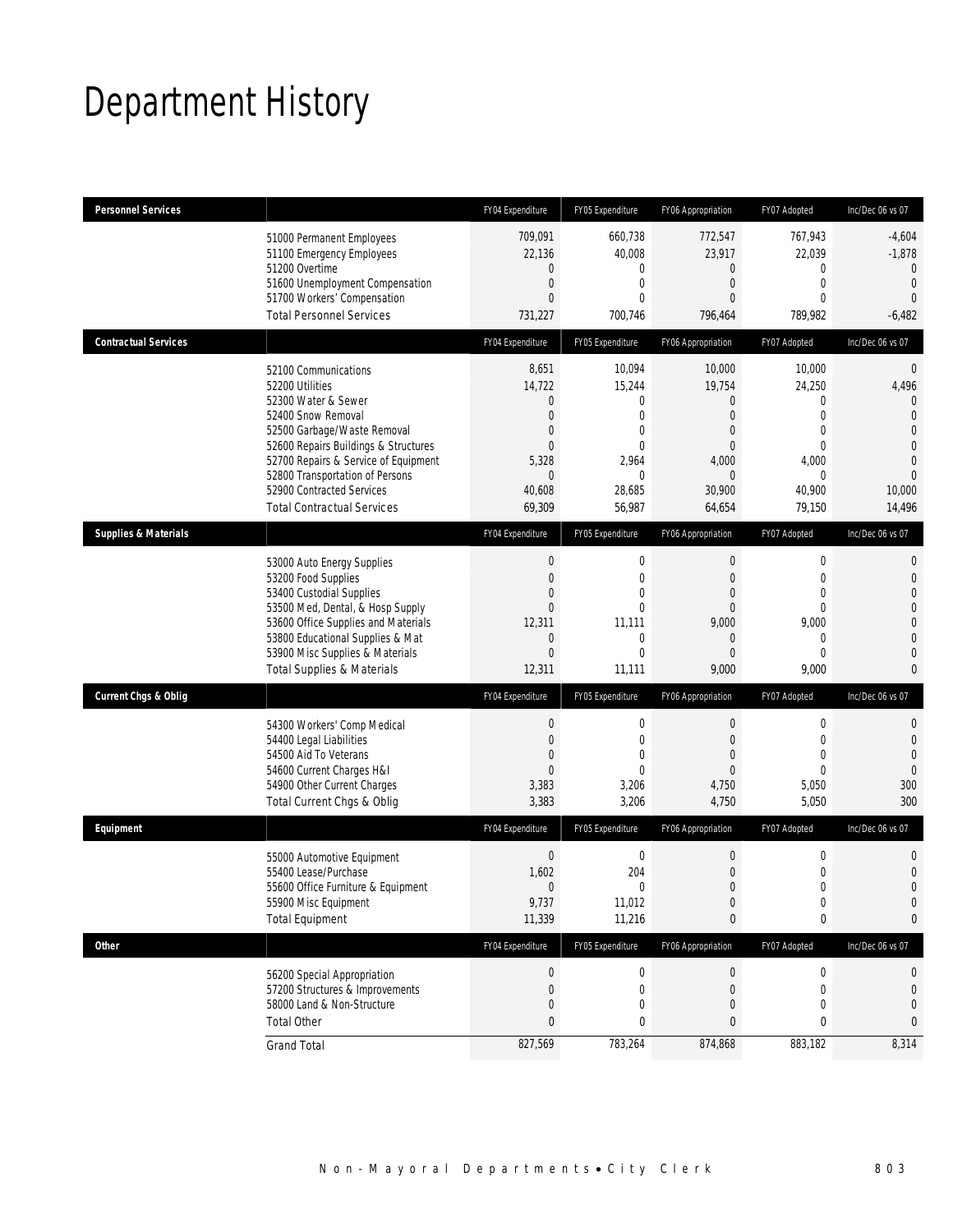# Department Personnel

| Title                       | Union<br>Code   | Grade | Position | FY07 Salary | Title                           | Union<br>Code   | Grade | Position       | FY07 Salary  |
|-----------------------------|-----------------|-------|----------|-------------|---------------------------------|-----------------|-------|----------------|--------------|
|                             |                 |       |          |             |                                 |                 |       |                |              |
| City Clerk                  | CDH             |       |          | 87,370      | Prin Admin Assistant            | SE <sub>1</sub> | 8     |                | 78,143       |
| <b>Assistant City Clerk</b> | <b>EXM</b>      |       |          | 57,156      | Data Proc Sys Analyst I         | SE <sub>1</sub> |       |                | 71,486       |
| Admin Assistant             | SU <sub>4</sub> | 15    |          | 49,467      | <b>Prin Administrative Asst</b> | SE <sub>1</sub> |       | $\overline{2}$ | 142,972      |
| <b>Admin Secretary</b>      | SU <sub>4</sub> | 14    |          | 38,323      | Sr Admin Assistant              | SE <sub>1</sub> | 5     |                | 59,675       |
| Head Clerk & Secretary      | SU <sub>4</sub> | 13    | 2        | 70,001      | Administrative Analyst          | SE <sub>1</sub> | 4     | $\overline{2}$ | 102,351      |
|                             |                 |       |          |             | <b>Total</b>                    |                 |       | 13             | 756,943      |
|                             |                 |       |          |             | <b>Adjustments</b>              |                 |       |                |              |
|                             |                 |       |          |             | <b>Differential Payments</b>    |                 |       |                | $\mathbf 0$  |
|                             |                 |       |          |             | Other                           |                 |       |                | 11,000       |
|                             |                 |       |          |             | Chargebacks                     |                 |       |                | $\mathbf{0}$ |
|                             |                 |       |          |             | Salary Savings                  |                 |       |                | $\mathbf 0$  |
|                             |                 |       |          |             | <b>FY07 Total Request</b>       |                 |       |                | 767,943      |

804 Non-Mayoral Departments • City Clerk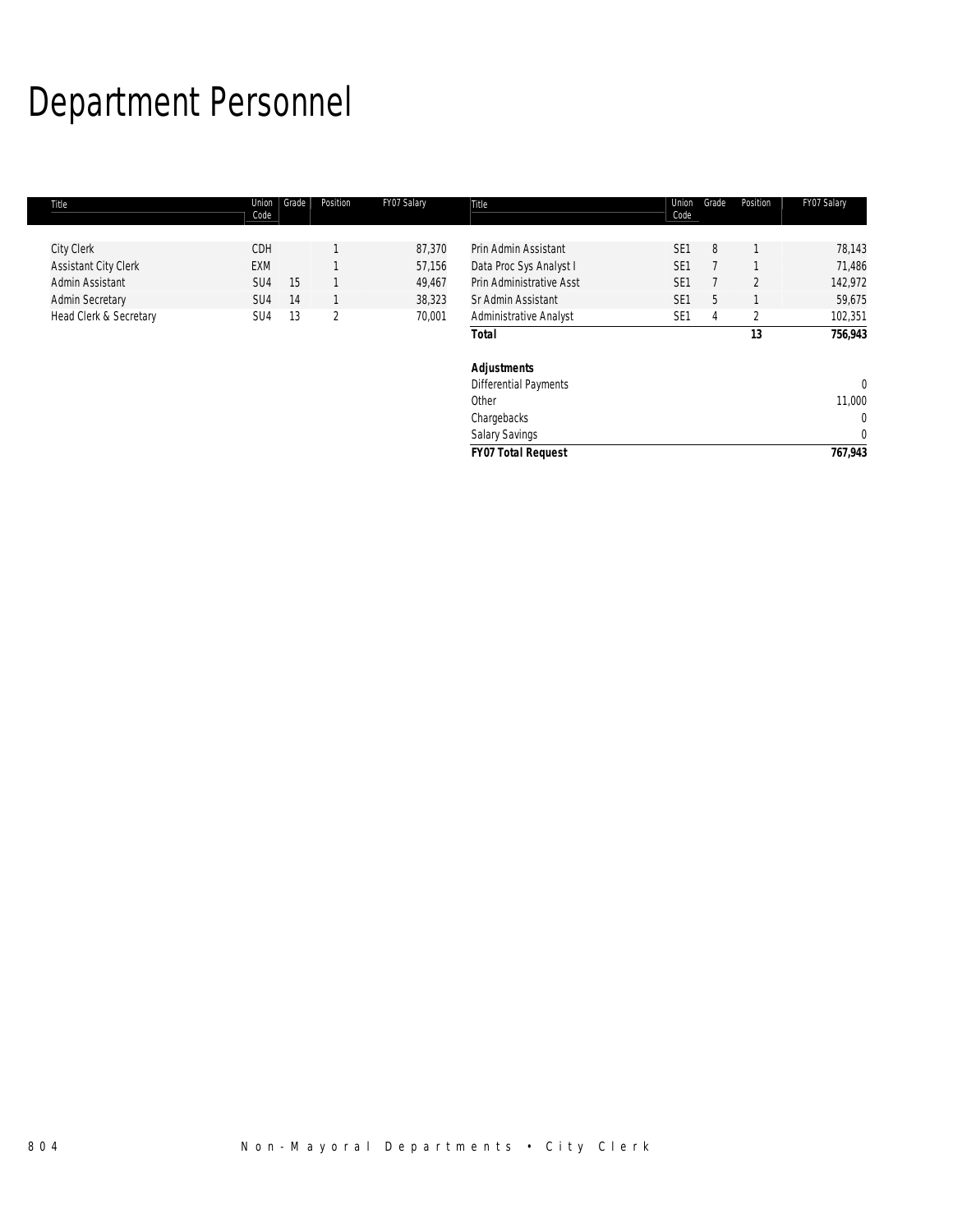## External Funds History

| <b>Personnel Services</b>       |                                                                                                                                                                                                                                                                                                          | FY04 Expenditure                                                                                                                   | FY05 Expenditure                                                                                                                                 | FY06 Appropriation                                                                                                                        | FY07 Adopted                                                                                                                                  | Inc/Dec 06 vs 07                                                                                                                                                     |
|---------------------------------|----------------------------------------------------------------------------------------------------------------------------------------------------------------------------------------------------------------------------------------------------------------------------------------------------------|------------------------------------------------------------------------------------------------------------------------------------|--------------------------------------------------------------------------------------------------------------------------------------------------|-------------------------------------------------------------------------------------------------------------------------------------------|-----------------------------------------------------------------------------------------------------------------------------------------------|----------------------------------------------------------------------------------------------------------------------------------------------------------------------|
|                                 | 51000 Permanent Employees<br>51100 Emergency Employees<br>51200 Overtime<br>51400 Health Insurance<br>51500 Pension & Annunity<br>51600 Unemployment Compensation<br>51700 Workers' Compensation<br>51800 Indirect Costs<br>51900 Medicare<br><b>Total Personnel Services</b>                            | 18,154<br>$\overline{0}$<br>$\overline{0}$<br>4,773<br>0<br>$\overline{0}$<br>$\Omega$<br>$\mathbf{0}$<br>229<br>23,156            | 16,627<br>$\mathbf 0$<br>$\mathbf{0}$<br>$\mathbf{0}$<br>$\mathbf{0}$<br>$\mathbf{0}$<br>$\mathbf{0}$<br>$\mathbf{0}$<br>240<br>16,867           | 41,015<br>$\boldsymbol{0}$<br>$\overline{0}$<br>7,476<br>537<br>$\boldsymbol{0}$<br>$\boldsymbol{0}$<br>$\mathbf{0}$<br>3,331<br>52,359   | 36,338<br>$\overline{0}$<br>$\overline{0}$<br>4,379<br>4,829<br>0<br>$\mathbf 0$<br>1,817<br>527<br>47,890                                    | $-4,677$<br>$\mathbf 0$<br>$\mathbf{0}$<br>$-3,097$<br>4,292<br>$\overline{0}$<br>$\mathbf{0}$<br>1,817<br>$-2,804$<br>$-4,469$                                      |
| <b>Contractual Services</b>     |                                                                                                                                                                                                                                                                                                          | FY04 Expenditure                                                                                                                   | FY05 Expenditure                                                                                                                                 | FY06 Appropriation                                                                                                                        | FY07 Adopted                                                                                                                                  | Inc/Dec 06 vs 07                                                                                                                                                     |
|                                 | 52100 Communications<br>52200 Utilities<br>52300 Water & Sewer<br>52400 Snow Removal<br>52500 Garbage/Waste Removal<br>52600 Repairs Buildings & Structures<br>52700 Repairs & Service of Equipment<br>52800 Transportation of Persons<br>52900 Contracted Services<br><b>Total Contractual Services</b> | $\mathbf 0$<br>$\mathbf{0}$<br>0<br>$\Omega$<br>$\overline{0}$<br>$\Omega$<br>$\overline{0}$<br>$\overline{0}$<br>15,522<br>15,522 | $\mathbf 0$<br>$\mathbf 0$<br>$\mathbf{0}$<br>$\mathbf{0}$<br>$\mathbf{0}$<br>$\mathbf{0}$<br>$\mathbf{0}$<br>$\overline{0}$<br>19,686<br>19,686 | $\boldsymbol{0}$<br>$\boldsymbol{0}$<br>0<br>$\mathbf{0}$<br>$\mathbf{0}$<br>0<br>$\mathbf{0}$<br>$\overline{0}$<br>$\boldsymbol{0}$<br>0 | $\mathbf 0$<br>$\mathbf 0$<br>0<br>$\overline{0}$<br>$\overline{0}$<br>$\overline{0}$<br>$\overline{0}$<br>$\overline{0}$<br>$\mathbf 0$<br>0 | $\mathbf 0$<br>$\mathbf 0$<br>$\mathbf{0}$<br>$\overline{0}$<br>$\overline{0}$<br>$\overline{0}$<br>$\overline{0}$<br>$\overline{0}$<br>$\mathbf{0}$<br>$\mathbf{0}$ |
| <b>Supplies &amp; Materials</b> |                                                                                                                                                                                                                                                                                                          | FY04 Expenditure                                                                                                                   | FY05 Expenditure                                                                                                                                 | FY06 Appropriation                                                                                                                        | FY07 Adopted                                                                                                                                  | Inc/Dec 06 vs 07                                                                                                                                                     |
|                                 | 53000 Auto Energy Supplies<br>53200 Food Supplies<br>53400 Custodial Supplies<br>53500 Med, Dental, & Hosp Supply<br>53600 Office Supplies and Materials<br>53900 Misc Supplies & Materials<br><b>Total Supplies &amp; Materials</b>                                                                     | $\theta$<br>$\mathbf{0}$<br>$\Omega$<br>0<br>$\overline{0}$<br>$\overline{0}$<br>$\mathbf{0}$                                      | $\mathbf 0$<br>$\mathbf{0}$<br>$\mathbf{0}$<br>$\mathbf{0}$<br>$\mathbf{0}$<br>$\mathbf{0}$<br>$\mathbf 0$                                       | $\boldsymbol{0}$<br>$\boldsymbol{0}$<br>$\boldsymbol{0}$<br>$\boldsymbol{0}$<br>0<br>$\boldsymbol{0}$<br>$\mathbf{0}$                     | $\mathbf 0$<br>$\overline{0}$<br>$\overline{0}$<br>$\mathbf 0$<br>$\overline{0}$<br>$\mathbf 0$<br>0                                          | $\mathbf 0$<br>$\overline{0}$<br>$\overline{0}$<br>$\overline{0}$<br>$\overline{0}$<br>$\theta$<br>$\mathbf 0$                                                       |
| <b>Current Chgs &amp; Oblig</b> |                                                                                                                                                                                                                                                                                                          | FY04 Expenditure                                                                                                                   | FY05 Expenditure                                                                                                                                 | FY06 Appropriation                                                                                                                        | FY07 Adopted                                                                                                                                  | Inc/Dec 06 vs 07                                                                                                                                                     |
|                                 | 54300 Workers' Comp Medical<br>54400 Legal Liabilities<br>54600 Current Charges H&I<br>54900 Other Current Charges<br>Total Current Chgs & Oblig                                                                                                                                                         | $\theta$<br>$\overline{0}$<br>$\mathbf 0$<br>$\mathbf{0}$<br>$\mathbf{0}$                                                          | $\mathbf 0$<br>$\mathbf 0$<br>$\mathbf 0$<br>$\mathbf{0}$<br>$\mathbf 0$                                                                         | $\mathbf 0$<br>$\boldsymbol{0}$<br>$\boldsymbol{0}$<br>0<br>0                                                                             | 0<br>$\mathbf 0$<br>$\mathbf 0$<br>$\overline{0}$<br>0                                                                                        | $\mathbf{0}$<br>$\mathbf{0}$<br>$\overline{0}$<br>$\overline{0}$<br>$\mathbf{0}$                                                                                     |
| Equipment                       |                                                                                                                                                                                                                                                                                                          | FY04 Expenditure                                                                                                                   | FY05 Expenditure                                                                                                                                 | FY06 Appropriation                                                                                                                        | FY07 Adopted                                                                                                                                  | Inc/Dec 06 vs 07                                                                                                                                                     |
|                                 | 55000 Automotive Equipment<br>55400 Lease/Purchase<br>55600 Office Furniture & Equipment<br>55900 Misc Equipment<br><b>Total Equipment</b>                                                                                                                                                               | $\mathbf{0}$<br>$\mathbf{0}$<br>$\overline{0}$<br>1,569<br>1,569                                                                   | 0<br>$\mathbf 0$<br>$\mathbf{0}$<br>$\mathbf{0}$<br>0                                                                                            | $\boldsymbol{0}$<br>$\boldsymbol{0}$<br>0<br>0<br>0                                                                                       | 0<br>$\mathbf 0$<br>$\overline{0}$<br>0<br>0                                                                                                  | $\Omega$<br>$\mathbf 0$<br>$\Omega$<br>$\mathbf{0}$                                                                                                                  |
| <b>Other</b>                    |                                                                                                                                                                                                                                                                                                          | FY04 Expenditure                                                                                                                   | FY05 Expenditure                                                                                                                                 | FY06 Appropriation                                                                                                                        | FY07 Adopted                                                                                                                                  | Inc/Dec 06 vs 07                                                                                                                                                     |
|                                 | 56200 Special Appropriation<br>57200 Structures & Improvements<br>58000 Land & Non-Structure<br><b>Total Other</b>                                                                                                                                                                                       | $\theta$<br>$\mathbf{0}$<br>$\mathbf{0}$<br>$\mathbf{0}$                                                                           | $\mathbf 0$<br>$\mathbf 0$<br>0<br>0                                                                                                             | $\boldsymbol{0}$<br>$\mathbf 0$<br>0<br>0                                                                                                 | $\boldsymbol{0}$<br>$\mathbf 0$<br>0<br>0                                                                                                     | $\mathbf 0$<br>0<br>$\theta$<br>$\mathbf{0}$                                                                                                                         |
|                                 | <b>Grand Total</b>                                                                                                                                                                                                                                                                                       | 40,247                                                                                                                             | 36,553                                                                                                                                           | 52,359                                                                                                                                    | 47,890                                                                                                                                        | $-4,469$                                                                                                                                                             |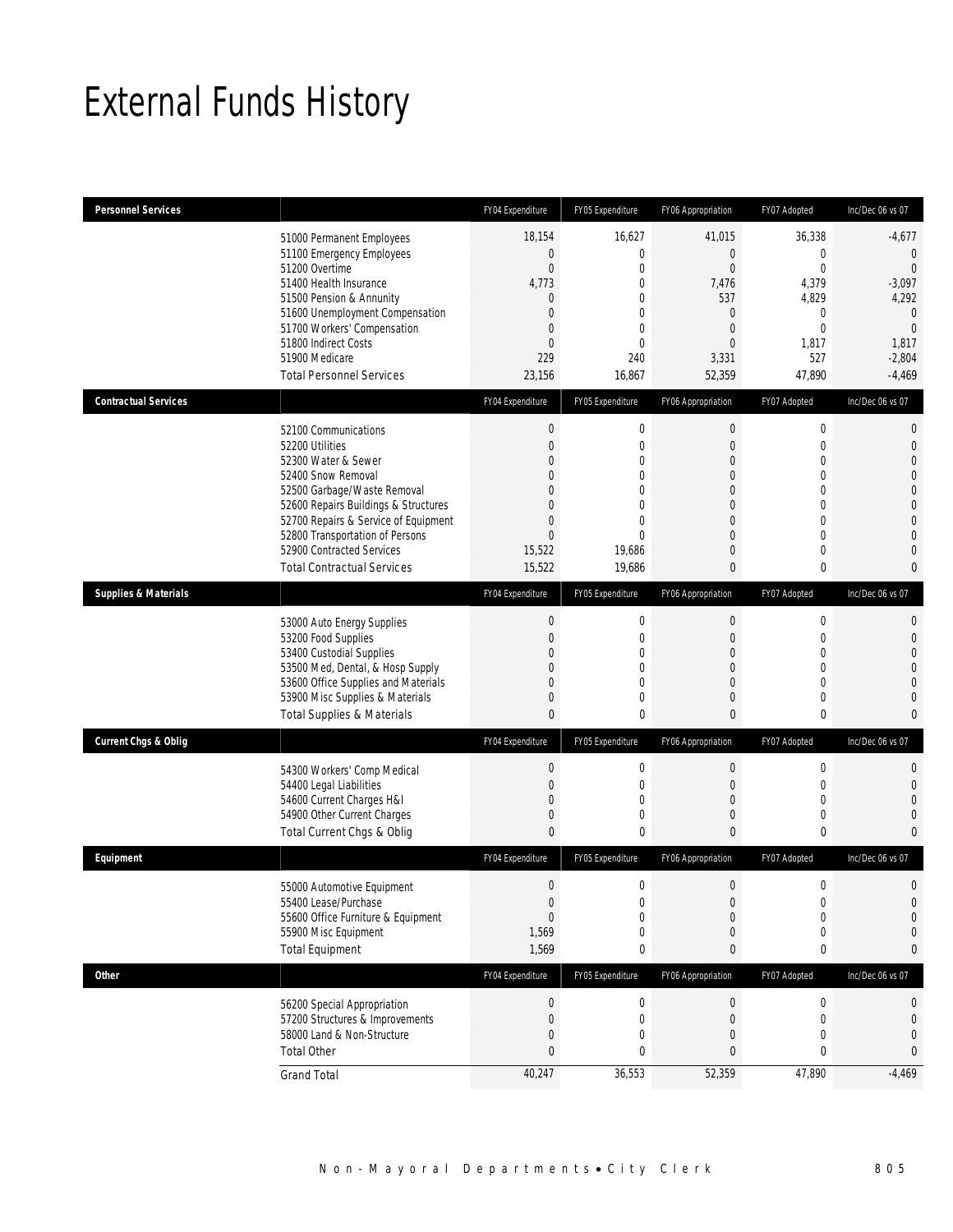## External Funds Personnel

| Title | Union<br>Grade<br>Position<br>Code | FY07 Salary | Title                  | Union<br>Code   | Grade | Position | FY07 Salary    |
|-------|------------------------------------|-------------|------------------------|-----------------|-------|----------|----------------|
|       |                                    |             | Administrative Analyst | SE <sub>1</sub> | 4     |          | 36,338         |
|       |                                    |             | <b>Total</b>           |                 |       |          | 36,338         |
|       |                                    |             | <b>Adjustments</b>     |                 |       |          |                |
|       |                                    |             | Differential Payments  |                 |       |          | $\overline{0}$ |
|       |                                    |             | Other                  |                 |       |          | $\overline{0}$ |
|       |                                    |             | Chargebacks            |                 |       |          | $\overline{0}$ |
|       |                                    |             | Salary Savings         |                 |       |          | $\overline{0}$ |
|       |                                    |             | FY07 Total Request     |                 |       |          | 36,338         |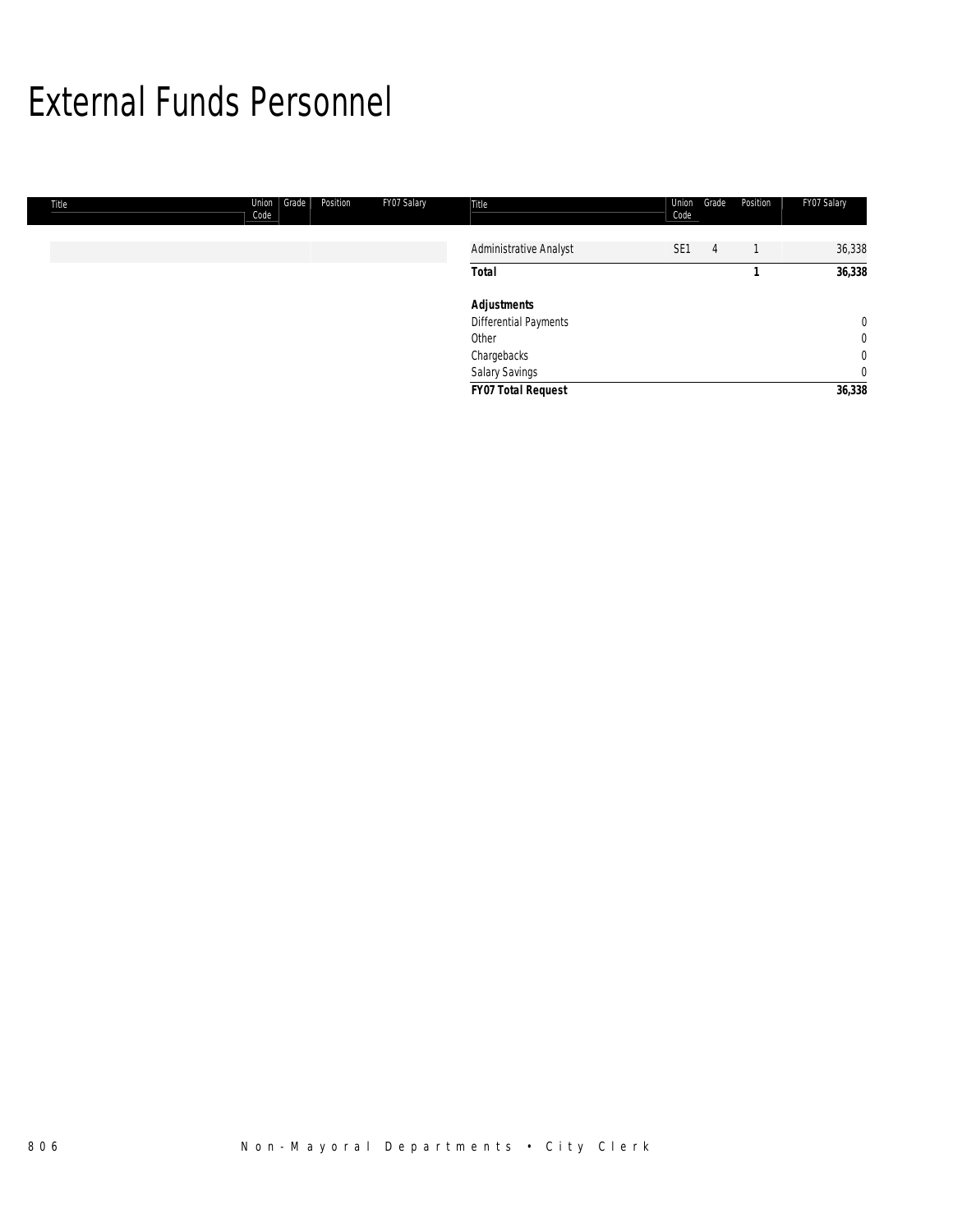## Program 1. Legislative Support

### *Rosaria Salerno, Manager Organization: 161100*

#### *Program Description*

The Legislative Support Program carries out government functions required by state and local law and manages and maintains the City Council document system database. The program also administers oaths of office and maintains records relative to the appointment or election of City officers. The program maintains and updates the City of Boston Code, advises City officials on the Commonwealth's open meeting law, and maintains copies of City of Boston official reports.

#### *Program Objectives*

- To receive, prepare, record and distribute financial and legislative documents; provide copies of Council agendas, distribute minutes and maintain a City Council database summarizing recent meetings.
- To update the Ordinance section of the Municipal Code and distribute annual supplements.

| <b>Program Outcomes</b>            |                                                                                                                     | Actual '04             | Actual '05             | Projected '06     | <b>PLOS '07</b>   |
|------------------------------------|---------------------------------------------------------------------------------------------------------------------|------------------------|------------------------|-------------------|-------------------|
|                                    | % of documents processed within 48 hours<br>% of Council minutes distributed and updates<br>entered within 48 hours | 100%<br>100%           | 100%<br>100%           | 100%<br>100%      | 100%<br>100%      |
|                                    | Annual supplement published in April<br>Copies of municipal code distributed                                        | 8                      | 8                      |                   | 40                |
|                                    | CD produced                                                                                                         |                        |                        |                   |                   |
| <b>Selected Service Indicators</b> |                                                                                                                     | Actual '04             | Actual '05             | Approp '06        | Budget '07        |
|                                    | Ouota<br><b>Personnel Services</b><br>Non Personnel                                                                 | 4<br>195.978<br>19.376 | 4<br>176.679<br>22,938 | 194.667<br>19,600 | 220,148<br>19,600 |
|                                    | <b>Total</b>                                                                                                        | 215,354                | 199,617                | 214,267           | 239,748           |
|                                    | Total documents processed                                                                                           | 1,624                  | 1,645                  | 1,428             | 1,500             |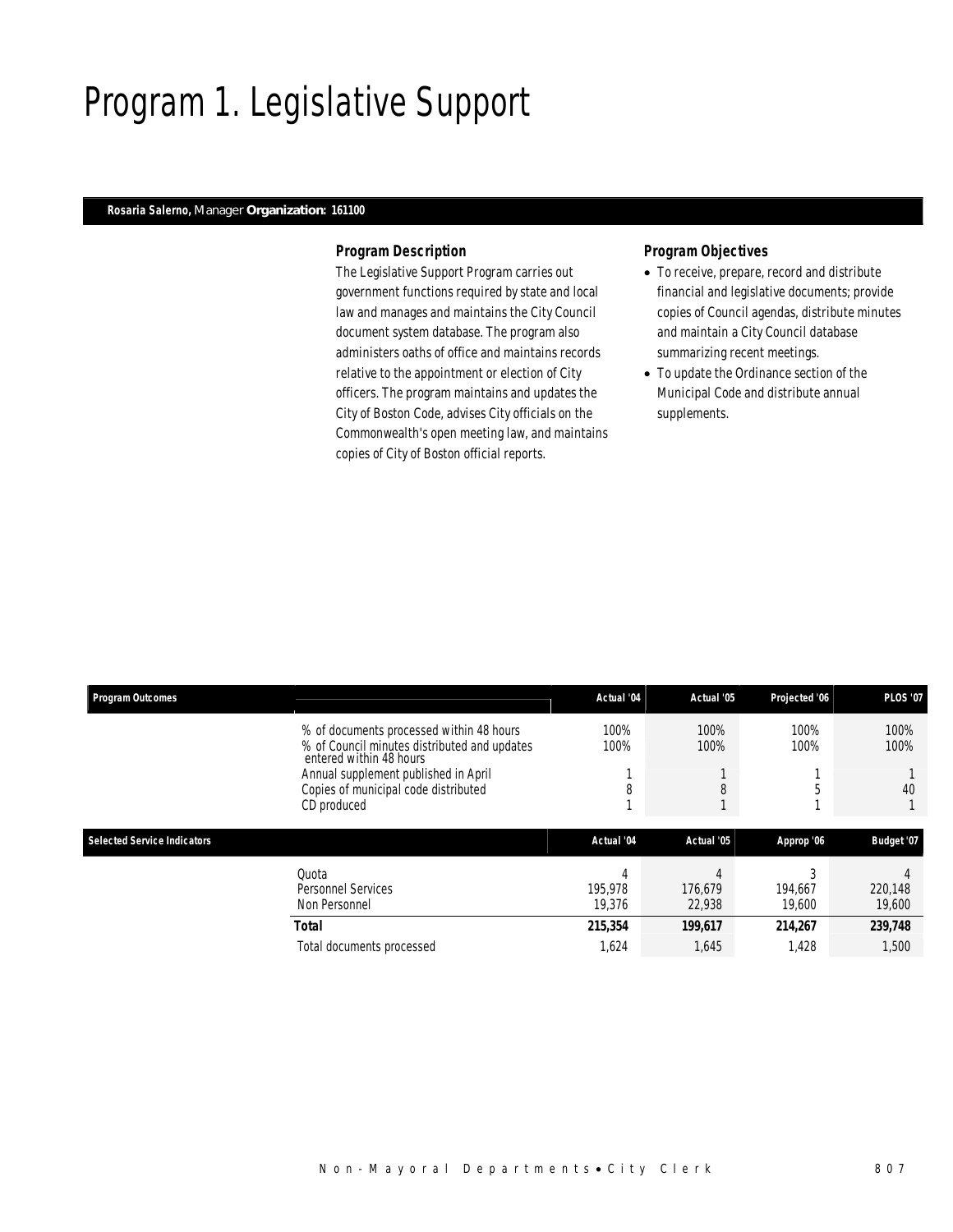## Program 2. Document Filing

### *Rosaria Salerno, Manager Organization: 161200*

#### *Program Description*

The City Clerk is the supervisor of records and the filing agency for the City. The Office of the City Clerk is required to record, file, and maintain indices of public documents.

### *Program Objectives*

• To receive and record statutory filings as required by law; receive and audit political campaign finance reports.

| <b>Program Outcomes</b>            |                                                                                        | Actual '04        | Actual '05        | Projected '06     | <b>PLOS '07</b>   |
|------------------------------------|----------------------------------------------------------------------------------------|-------------------|-------------------|-------------------|-------------------|
|                                    | % of campaign reports processed within 48<br>hours                                     | 100%              | 100%              | 100%              | 100%              |
|                                    | % of filings processed within 48 hours<br>% of damage claims processed within 48 hours | 100%<br>100%      | 97%<br>100%       | 100%<br>100%      | 100%<br>100%      |
| <b>Selected Service Indicators</b> |                                                                                        | Actual '04        | Actual '05        | Approp '06        | Budget '07        |
|                                    | Ouota<br><b>Personnel Services</b><br>Non Personnel                                    | 345.771<br>26.840 | 309,400<br>27.585 | 397.773<br>12,600 | 364,301<br>12,600 |
|                                    | Total                                                                                  | 372.612           | 336,985           | 410.373           | 376.901           |
|                                    | Total campaign reports                                                                 | 57                | 33                | 64                | 100               |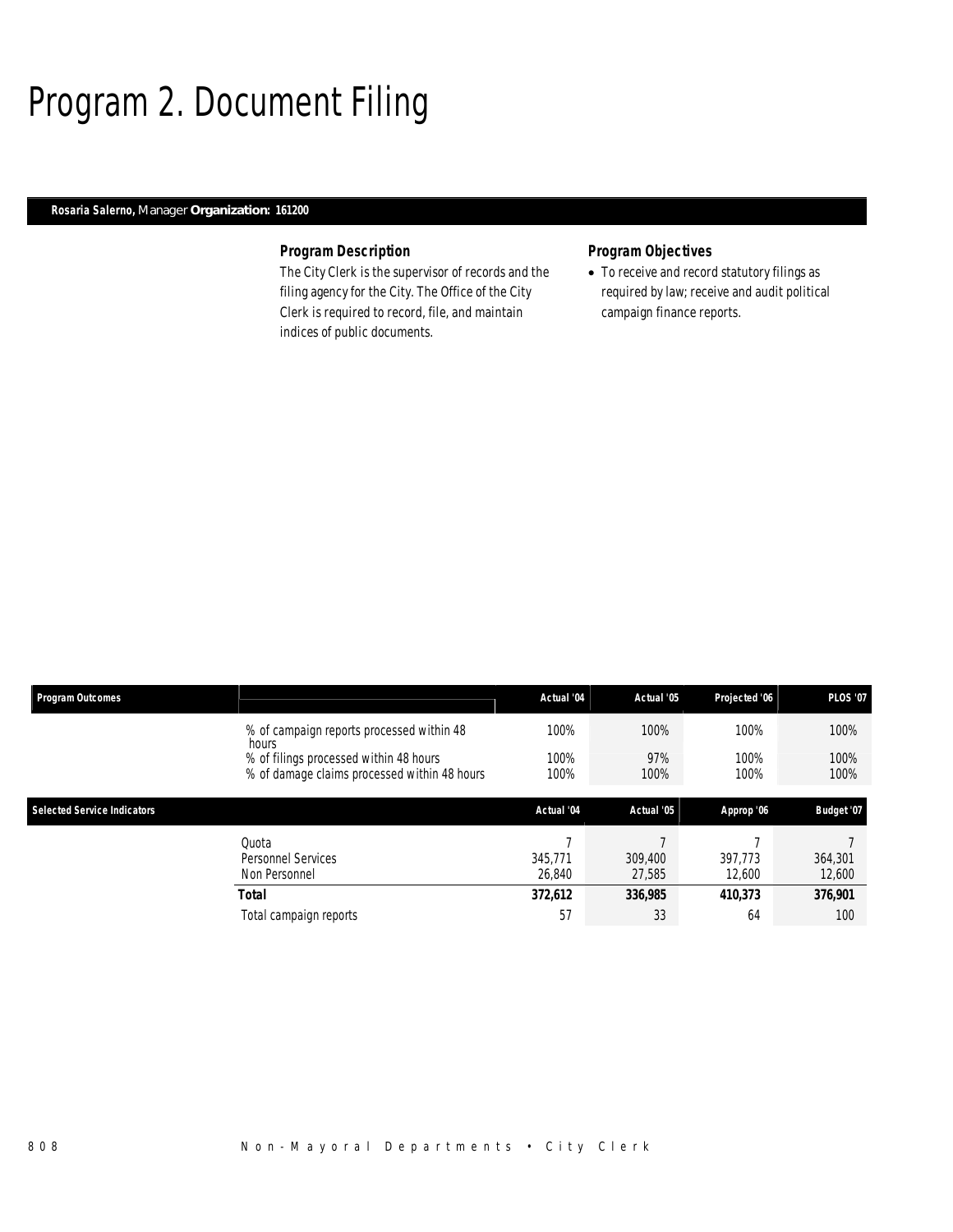### Program 3. Archives

### *Rosaria Salerno, Manager Organization: 161300*

### *Program Description*

The Archives oversees the preservation of significant records and facilitates improved and cost-effective access to public records by Boston municipal government and its citizens. It also oversees the elimination of obsolete records.

### *Program Objectives*

• To provide archives record center services to City departments and the public; provide records disposition services to departments.

| <b>Program Outcomes</b>            |                                                                         | Actual '04             | Actual '05             | Projected '06          | <b>PLOS '07</b>   |
|------------------------------------|-------------------------------------------------------------------------|------------------------|------------------------|------------------------|-------------------|
|                                    | Cubic feet of records destroyed per state                               | 4,489                  | 1,861                  | 5,168                  | 3,000             |
|                                    | approval<br>Cubic feet of records transferred to archive<br>repositions | 6,833                  | 3,827                  | 5,060                  | 1,500             |
| <b>Selected Service Indicators</b> |                                                                         | Actual '04             | Actual '05             | Approp '06             | Budget '07        |
|                                    | Ouota<br>Personnel Services<br>Non Personnel                            | 3<br>189.477<br>50,126 | 3<br>214,666<br>31.996 | 3<br>204.024<br>46.204 | 205,534<br>61,000 |
|                                    | <b>Total</b>                                                            | 239,603                | 246,662                | 250,228                | 266,534           |
|                                    | Cubic feet of archives processed                                        | 217                    | 396                    | 495                    | 500               |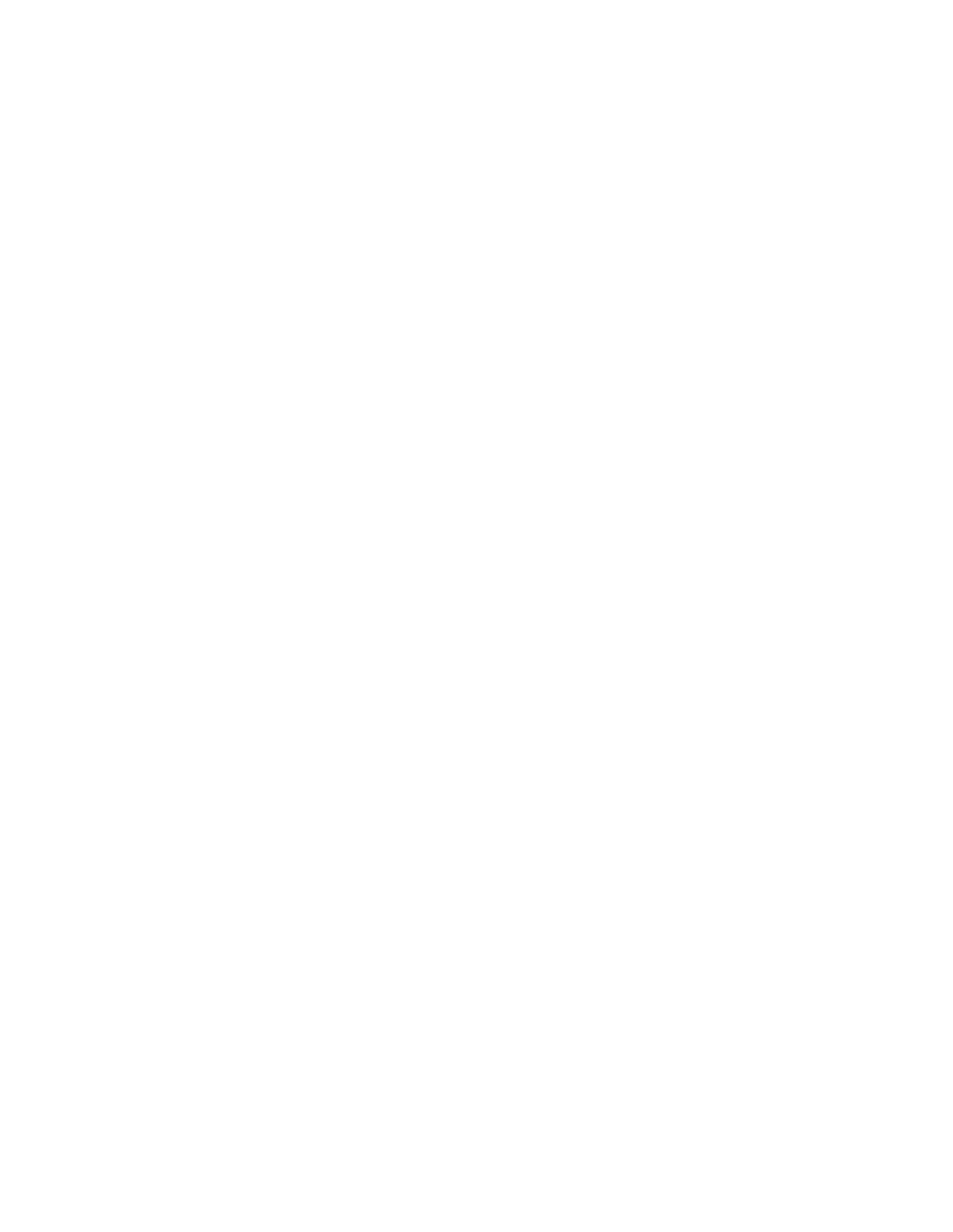# City Council Operating Budget

#### *Michael Flaherty, Council President Appropriation: 112*

#### *Department Mission*

As the Legislative body of the City, the City Council serves as a link between the citizens of Boston and their municipal government. Through the filing of legislation, the enactment of orders, ordinances and resolutions, the Council actively represents the diverse interests of Bostonians while ensuring the efficient and cost effective delivery of services. The Council fulfills its obligation as the appropriating authority by analyzing appropriations and loan orders.

#### *FY07 Performance Objectives*

- To maximize opportunities for citizen input into the Council's legislative process.
- To analyze legislation with financial implications and enable the Council to meet its responsibility as the City's appropriating authority.
- To serve as a resource for City employees, residents, and students seeking information about City government and the City Council.

| <b>Operating Budget</b>            | Program Name                                                       | <b>Total Actual '04</b>         | <b>Total Actual '05</b>         | Total Approp '06                | <b>Total Budget '07</b>         |
|------------------------------------|--------------------------------------------------------------------|---------------------------------|---------------------------------|---------------------------------|---------------------------------|
|                                    | Administration<br>City Councilors<br>Legislative/Financial Support | 269.825<br>2.984.260<br>427.337 | 283.117<br>3,142,868<br>522,991 | 276.903<br>3,345,104<br>517.867 | 222,324<br>3,415,891<br>583,609 |
|                                    | Total                                                              | 3,681,422                       | 3,948,976                       | 4,139,874                       | 4,221,824                       |
| <b>Selected Service Indicators</b> |                                                                    | Actual '04                      | Actual '05                      | Approp '06                      | Budget '07                      |
|                                    | Personnel Services<br>Non Personnel                                | 3,434,862<br>246.561            | 3,682,833<br>266.142            | 3.791.124<br>348.750            | 3,865,124<br>356,700            |
|                                    | <b>Total</b>                                                       | 3,681,422                       | 3,948,976                       | 4,139,874                       | 4,221,824                       |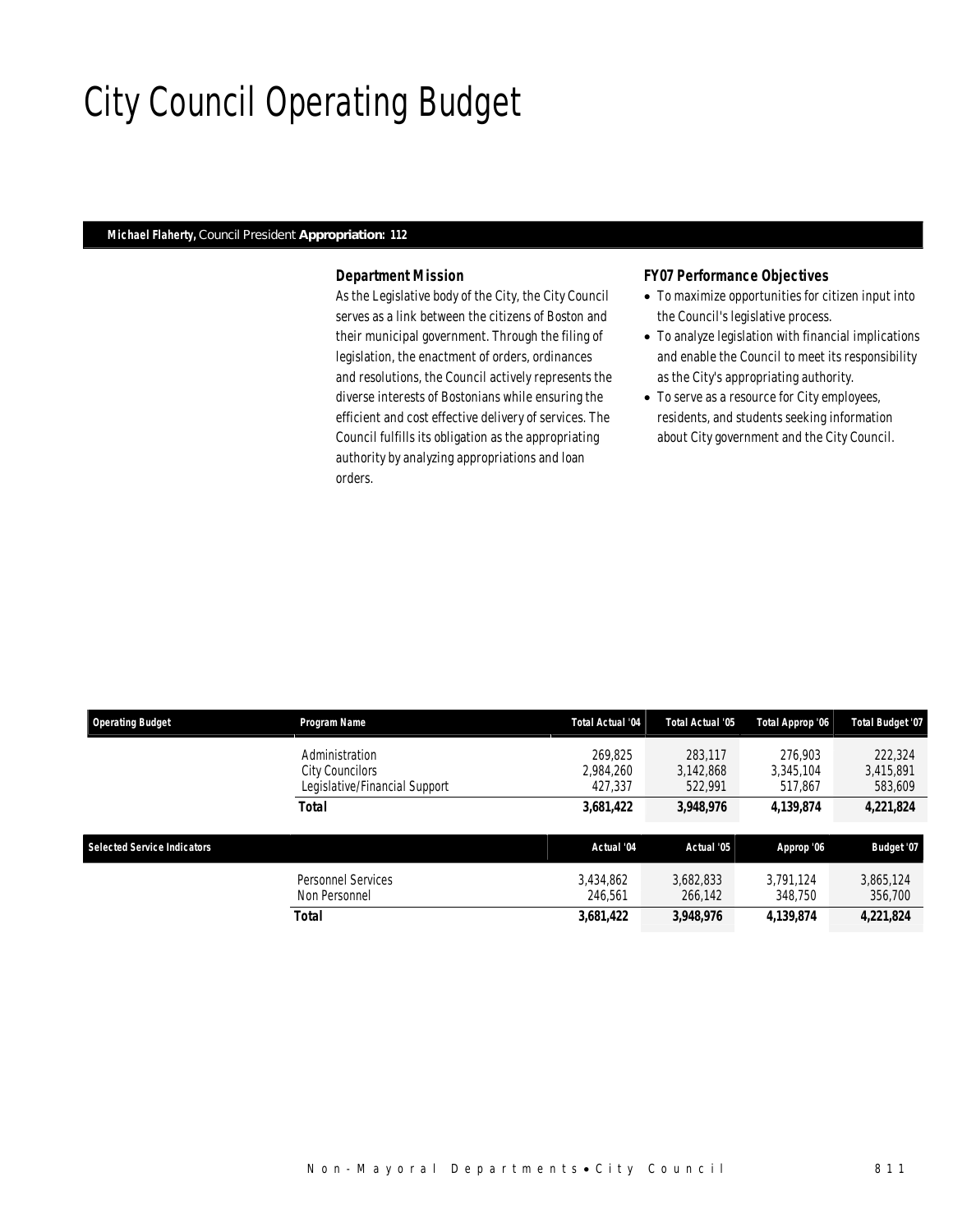# City Council Operating Budget



### *Authorizing Statutes*

- Structure of City Council, Ch. 452, Acts of 1948, as amended by Ch. 376, Acts of 1951.
- District Representation, Ch. 605, Acts of 1982.

### *Description of Services*

Members draft and file legislation on a wide range of public affairs in Boston designed to improve the quality of life for its citizens. Each year the Council conducts an extensive series of public hearings to review the Mayor's appropriation request for the subsequent fiscal year. After a thorough analysis and determination that the request is fiscally sound, the Council approves an appropriation. Constituent needs are served as directed by each individual councilor.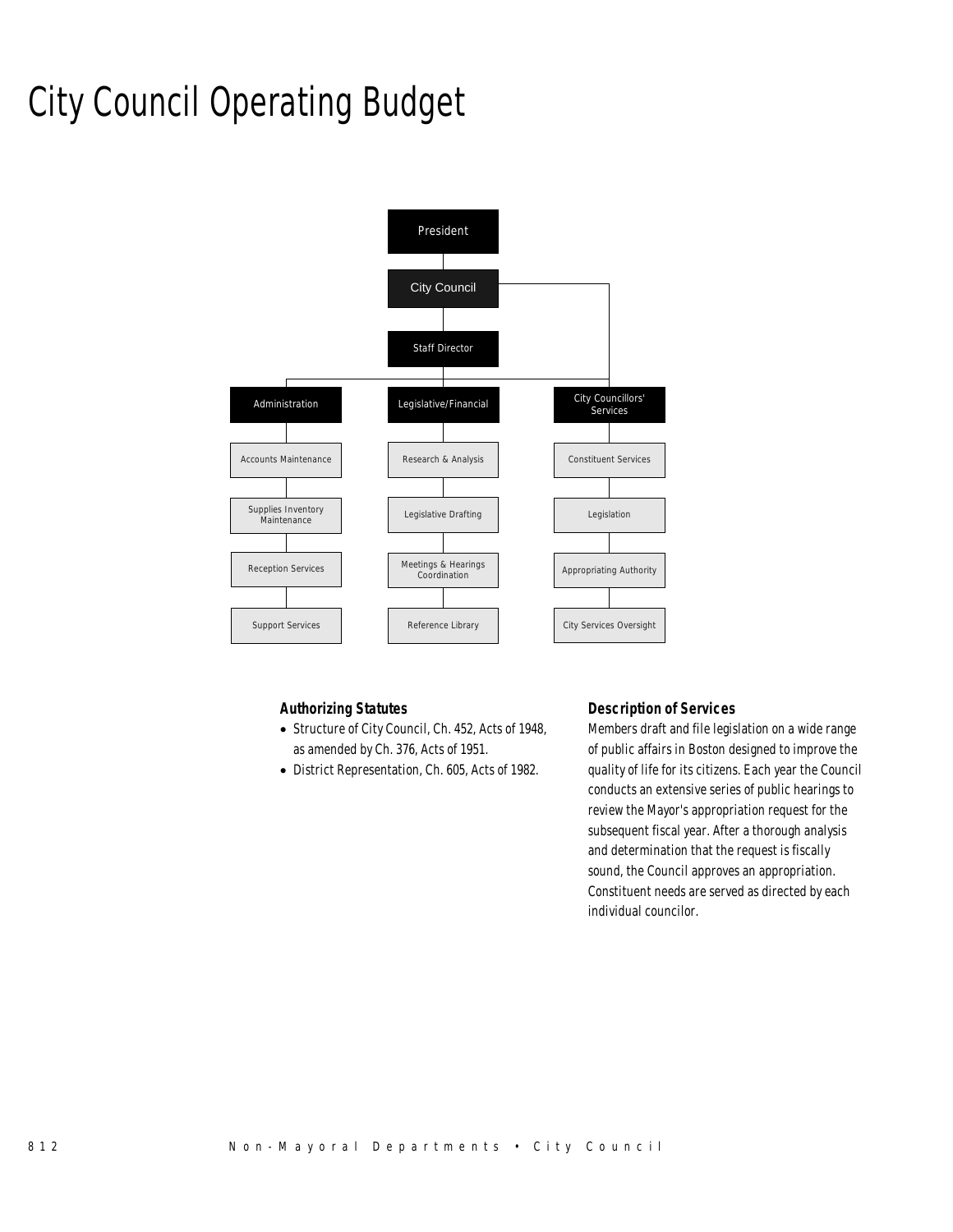# Department History

| <b>Personnel Services</b>       |                                       | FY04 Expenditure | FY05 Expenditure | FY06 Appropriation | FY07 Adopted   | Inc/Dec 06 vs 07 |
|---------------------------------|---------------------------------------|------------------|------------------|--------------------|----------------|------------------|
|                                 | 51000 Permanent Employees             | 3,395,953        | 3,637,978        | 3,751,124          | 3,820,124      | 69,000           |
|                                 | 51100 Emergency Employees             | $\mathbf 0$      | $\mathbf{0}$     | $\boldsymbol{0}$   | $\mathbf{0}$   | 0                |
|                                 | 51200 Overtime                        | $\mathbf{0}$     | $\mathbf{0}$     | $\mathbf{0}$       | $\mathbf 0$    | $\mathbf{0}$     |
|                                 | 51600 Unemployment Compensation       | 38,908           | 44,855           | 40,000             | 45,000         | 5,000            |
|                                 | 51700 Workers' Compensation           | $\mathbf{0}$     | $\theta$         | $\overline{0}$     | $\theta$       | 0                |
|                                 | <b>Total Personnel Services</b>       | 3,434,861        | 3,682,833        | 3,791,124          | 3,865,124      | 74,000           |
| <b>Contractual Services</b>     |                                       | FY04 Expenditure | FY05 Expenditure | FY06 Appropriation | FY07 Adopted   | Inc/Dec 06 vs 07 |
|                                 | 52100 Communications                  | 44,310           | 41,927           | 55,000             | 50,000         | $-5,000$         |
|                                 | 52200 Utilities                       | $\mathbf{0}$     | $\mathbf{0}$     | 0                  | $\mathbf 0$    | 0                |
|                                 | 52300 Water & Sewer                   | $\Omega$         | $\theta$         | $\overline{0}$     | $\theta$       | $\Omega$         |
|                                 | 52400 Snow Removal                    | $\mathbf{0}$     | $\overline{0}$   | $\overline{0}$     | $\overline{0}$ | $\overline{0}$   |
|                                 | 52500 Garbage/Waste Removal           | $\Omega$         | $\theta$         | $\mathbf{0}$       | $\overline{0}$ | $\overline{0}$   |
|                                 | 52600 Repairs Buildings & Structures  | $\Omega$         | $\theta$         | $\overline{0}$     | $\overline{0}$ | $\mathbf{0}$     |
|                                 | 52700 Repairs & Service of Equipment  | 17,765           | 10,580           | 12,500             | 13,000         | 500              |
|                                 | 52800 Transportation of Persons       | $\mathbf{0}$     | $\mathbf{0}$     | $\overline{0}$     | $\theta$       | 0                |
|                                 | 52900 Contracted Services             | 75,212           | 90,384           | 153,750            | 140,000        | $-13,750$        |
|                                 | <b>Total Contractual Services</b>     | 137,287          | 142,891          | 221,250            | 203,000        | $-18,250$        |
| <b>Supplies &amp; Materials</b> |                                       | FY04 Expenditure | FY05 Expenditure | FY06 Appropriation | FY07 Adopted   | Inc/Dec 06 vs 07 |
|                                 | 53000 Auto Energy Supplies            | $\boldsymbol{0}$ | $\mathbf 0$      | $\theta$           | 0              | 0                |
|                                 | 53200 Food Supplies                   | 3,946            | 3,139            | 4,000              | 4,000          | 0                |
|                                 | 53400 Custodial Supplies              | $\mathbf{0}$     | $\mathbf{0}$     | 0                  | $\mathbf 0$    | $\Omega$         |
|                                 | 53500 Med, Dental, & Hosp Supply      | $\mathbf{0}$     | $\mathbf{0}$     | $\mathbf{0}$       | $\mathbf{0}$   | 0                |
|                                 | 53600 Office Supplies and Materials   | 30,543           | 33,461           | 53,000             | 56,000         | 3,000            |
|                                 | 53700 Clothing Allowance              | $\mathbf{0}$     | $\mathbf{0}$     | $\overline{0}$     | 0              | $\theta$         |
|                                 | 53800 Educational Supplies & Mat      | $\mathbf{0}$     | $\mathbf{0}$     | $\mathbf{0}$       | $\mathbf 0$    | $\Omega$         |
|                                 | 53900 Misc Supplies & Materials       | $\mathbf{0}$     | $\mathbf{0}$     | $\overline{0}$     | $\overline{0}$ | $\Omega$         |
|                                 | <b>Total Supplies &amp; Materials</b> | 34,489           | 36,600           | 57,000             | 60,000         | 3,000            |
| <b>Current Chgs &amp; Oblig</b> |                                       | FY04 Expenditure | FY05 Expenditure | FY06 Appropriation | FY07 Adopted   | Inc/Dec 06 vs 07 |
|                                 | 54300 Workers' Comp Medical           | $\mathbf 0$      | $\mathbf{0}$     | $\boldsymbol{0}$   | $\mathbf 0$    | 0                |
|                                 | 54400 Legal Liabilities               | $\mathbf{0}$     | $\mathbf{0}$     | $\mathbf{0}$       | $\overline{0}$ | $\overline{0}$   |
|                                 | 54500 Aid To Veterans                 | $\mathbf{0}$     | $\overline{0}$   | $\overline{0}$     | $\overline{0}$ | $\Omega$         |
|                                 | 54600 Current Charges H&I             | $\Omega$         | $\theta$         | $\Omega$           | $\Omega$       | $\Omega$         |
|                                 | 54900 Other Current Charges           | 19,369           | 25,676           | 28,000             | 46,200         | 18,200           |
|                                 | Total Current Chgs & Oblig            | 19,369           | 25,676           | 28,000             | 46,200         | 18,200           |
| Equipment                       |                                       | FY04 Expenditure | FY05 Expenditure | FY06 Appropriation | FY07 Adopted   | Inc/Dec 06 vs 07 |
|                                 | 55000 Automotive Equipment            | $\boldsymbol{0}$ | $\mathbf 0$      | $\boldsymbol{0}$   | $\mathbf 0$    | 0                |
|                                 | 55400 Lease/Purchase                  | $\mathbf{0}$     | $\overline{0}$   | $\overline{0}$     | $\Omega$       | $\overline{0}$   |
|                                 | 55600 Office Furniture & Equipment    | 6,030            | 3,248            | 7,500              | 7,500          | $\mathbf 0$      |
|                                 | 55900 Misc Equipment                  | 49,385           | 57,728           | 35,000             | 40,000         | 5,000            |
|                                 | <b>Total Equipment</b>                | 55,415           | 60,976           | 42,500             | 47,500         | 5,000            |
| <b>Other</b>                    |                                       | FY04 Expenditure | FY05 Expenditure | FY06 Appropriation | FY07 Adopted   | Inc/Dec 06 vs 07 |
|                                 | 56200 Special Appropriation           | $\boldsymbol{0}$ | $\boldsymbol{0}$ | 0                  | 0              | 0                |
|                                 | 57200 Structures & Improvements       | $\boldsymbol{0}$ | $\mathbf 0$      | $\boldsymbol{0}$   | 0              | 0                |
|                                 | 58000 Land & Non-Structure            | $\mathbf{0}$     | $\mathbf 0$      | 0                  | 0              | 0                |
|                                 | <b>Total Other</b>                    | $\bf{0}$         | 0                | 0                  | 0              | 0                |
|                                 | <b>Grand Total</b>                    | 3,681,421        | 3,948,976        | 4,139,874          | 4,221,824      | 81,950           |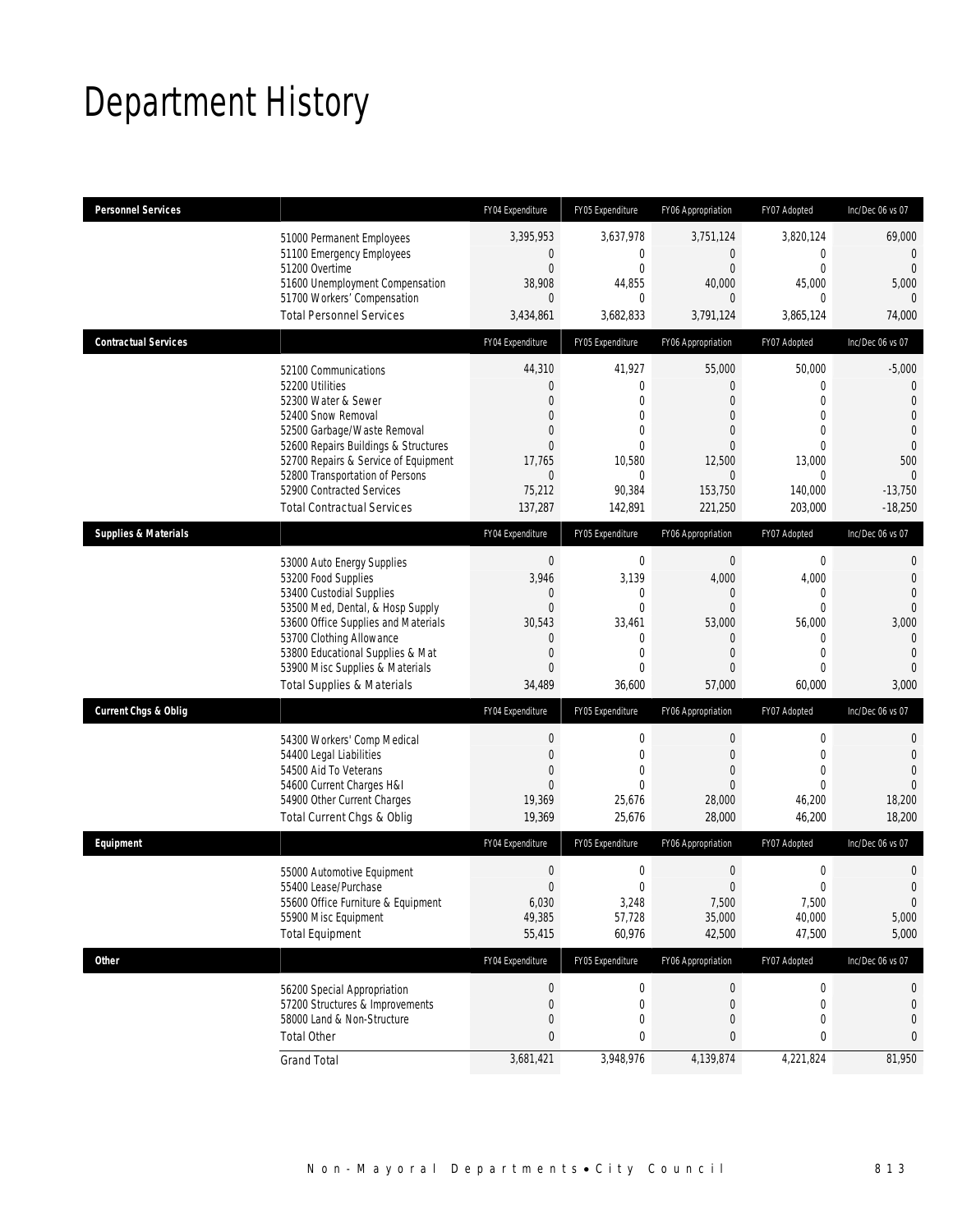# Department Personnel

| Title                             | Union<br>Grade<br>Code | Position | FY07 Salary | Title                        | Union<br>Grade<br>Code | Position | FY07 Salary |
|-----------------------------------|------------------------|----------|-------------|------------------------------|------------------------|----------|-------------|
|                                   |                        |          |             |                              |                        |          |             |
| <b>Staff Director</b>             | <b>EXM</b>             |          | 70,192      | Legislative Assistant        | <b>CCS</b>             | 3        | 90,260      |
| Administrative Assistant          | CCS                    | 26       | 894,766     | Office Manager               | CCS                    |          | 49,715      |
| Asst Budget Director-City Council | CCS                    |          | 51,592      | Programming Manager          | CCS                    |          | 50,137      |
| Chief Research                    | CCS                    |          | 52,644      | Receptionist                 | <b>CCS</b>             |          | 35,096      |
| City Councilor                    | CCS                    | 13       | 977,680     | Research Assistant           | CCS                    | 2        | 86,587      |
| <b>City Messenger</b>             | CCS                    |          | 43,360      | Secretary                    | CCS                    | 43       | 1,070,093   |
| Legislative Analyst               | CCS                    |          | 63,309      | Supervisor Finance           | CCS                    |          | 60,805      |
|                                   |                        |          |             | <b>Total</b>                 |                        | 96       | 3,596,236   |
|                                   |                        |          |             | <b>Adjustments</b>           |                        |          |             |
|                                   |                        |          |             | <b>Differential Payments</b> |                        |          | $\theta$    |
|                                   |                        |          |             | Other                        |                        |          | 223,888     |
|                                   |                        |          |             | Chargebacks                  |                        |          | $\Omega$    |
|                                   |                        |          |             | <b>Salary Savings</b>        |                        |          | $\Omega$    |
|                                   |                        |          |             | <b>FY07 Total Request</b>    |                        |          | 3,820,124   |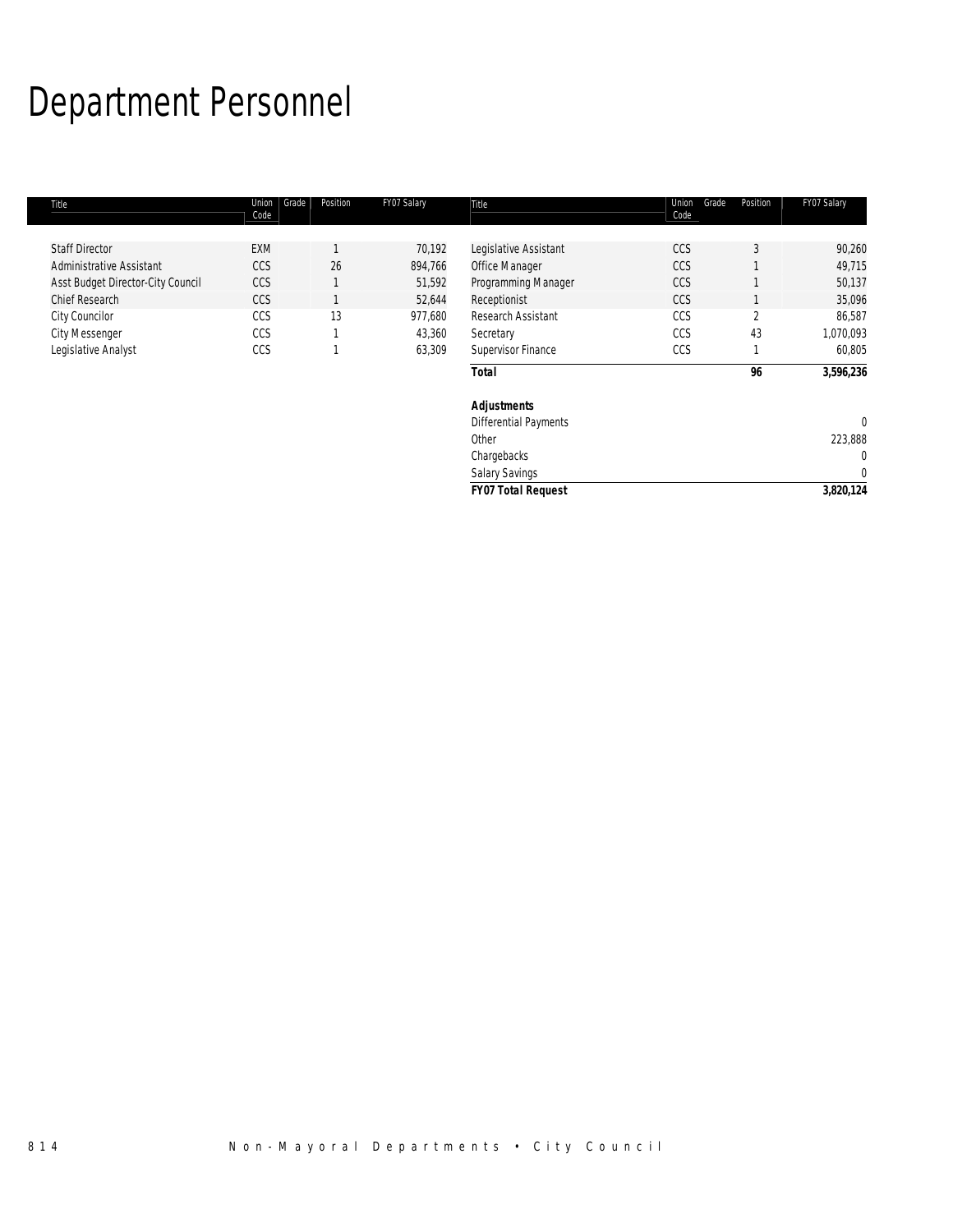## Program 1. Administration

### *Ann Hess Braga, Manager Organization: 112100*

### *Program Description*

The Administration Program is responsible for providing staff resources and administrative direction to City Council programs. It also oversees budgeting, purchasing, information systems, and personnel matters for the City Council.

| <b>Selected Service Indicators</b> |                                              | Actual '04        | Actual '05        | Approp '06         | <b>Budget '07</b> |
|------------------------------------|----------------------------------------------|-------------------|-------------------|--------------------|-------------------|
|                                    | Quota<br>Personnel Services<br>Non Personnel | 195.653<br>74.173 | 206,860<br>76,257 | 164,403<br>112.500 | 169,824<br>52,500 |
|                                    | Total                                        | 269,825           | 283,117           | 276.903            | 222,324           |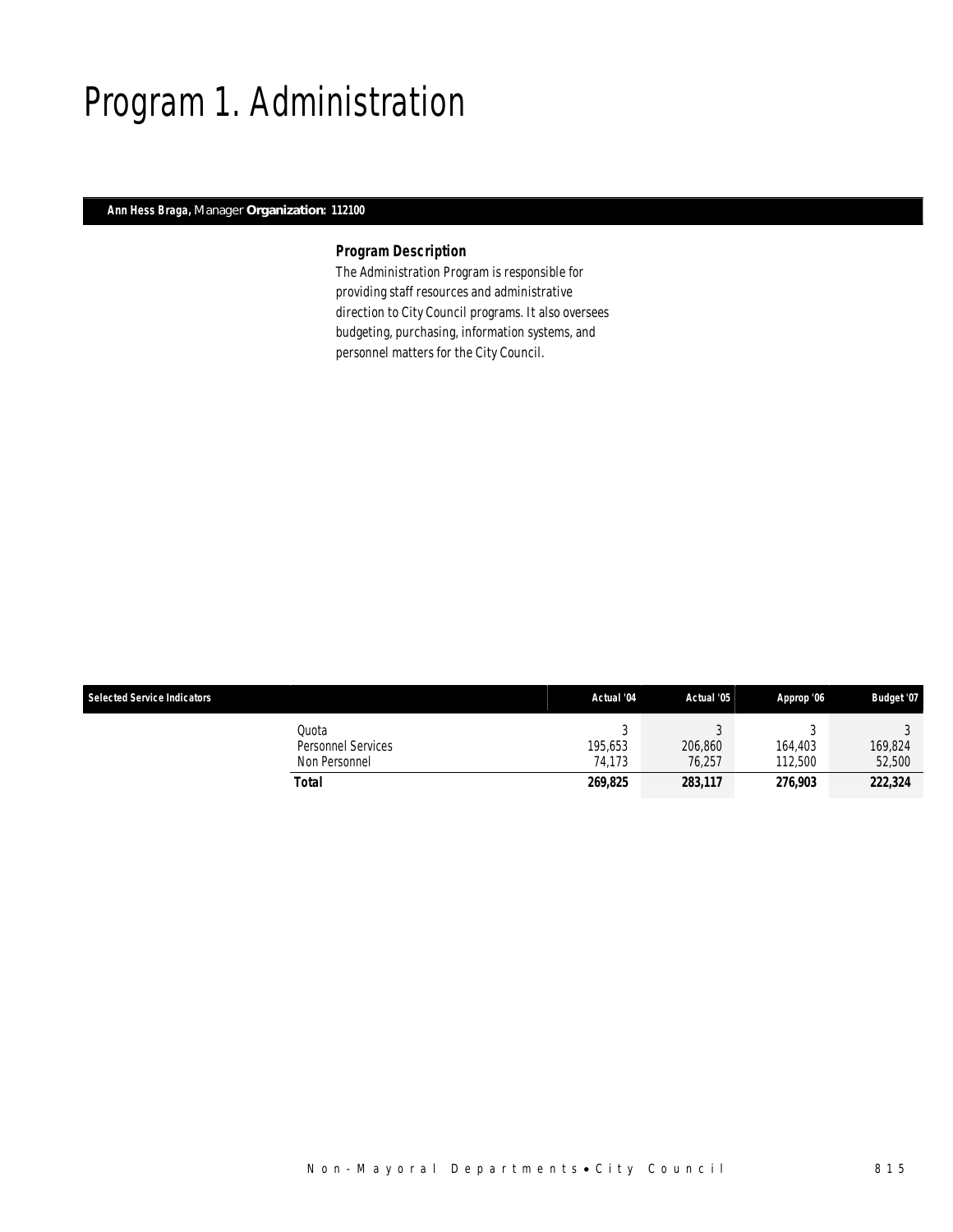## Program 2. City Councilors

### *Michael Flaherty, Manager Organization: 112200*

#### *Program Description*

The City Councilors program provides a liaison between Bostonians and their municipal government, and advocates on behalf of constituent needs at the city department, state, and federal levels. The program also translates appropriate citizen concerns into Council legislation.

#### *Program Objectives*

• To maximize opportunities for citizen input into the Council's legislative process.

| <b>Program Outcomes</b>            |                                                                                                                                                                                        | Actual '04                                 | Actual '05                                 | Projected '06                              | <b>PLOS '07</b>                            |
|------------------------------------|----------------------------------------------------------------------------------------------------------------------------------------------------------------------------------------|--------------------------------------------|--------------------------------------------|--------------------------------------------|--------------------------------------------|
|                                    | % of legislative matters receiving public hearing                                                                                                                                      | 65%                                        | 60%                                        | 48%                                        | 56%                                        |
| <b>Selected Service Indicators</b> |                                                                                                                                                                                        | Actual '04                                 | Actual '05                                 | Approp '06                                 | Budget '07                                 |
|                                    | Quota<br>Personnel Services<br>Non Personnel                                                                                                                                           | 82<br>2,835,368<br>148.892                 | 82<br>3,026,256<br>116,611                 | 82<br>3,144,855<br>200,250                 | 82<br>3,148,891<br>267,000                 |
|                                    | Total<br>Legislative matters referred to committee<br>Public hearings held<br>Legislative matters receiving public hearing<br>Regular Council sessions<br>Appropriations & Loan Orders | 2,984,260<br>300<br>175<br>195<br>45<br>55 | 3,142,868<br>313<br>129<br>189<br>36<br>70 | 3,345,105<br>290<br>108<br>140<br>37<br>19 | 3,415,891<br>350<br>150<br>195<br>42<br>55 |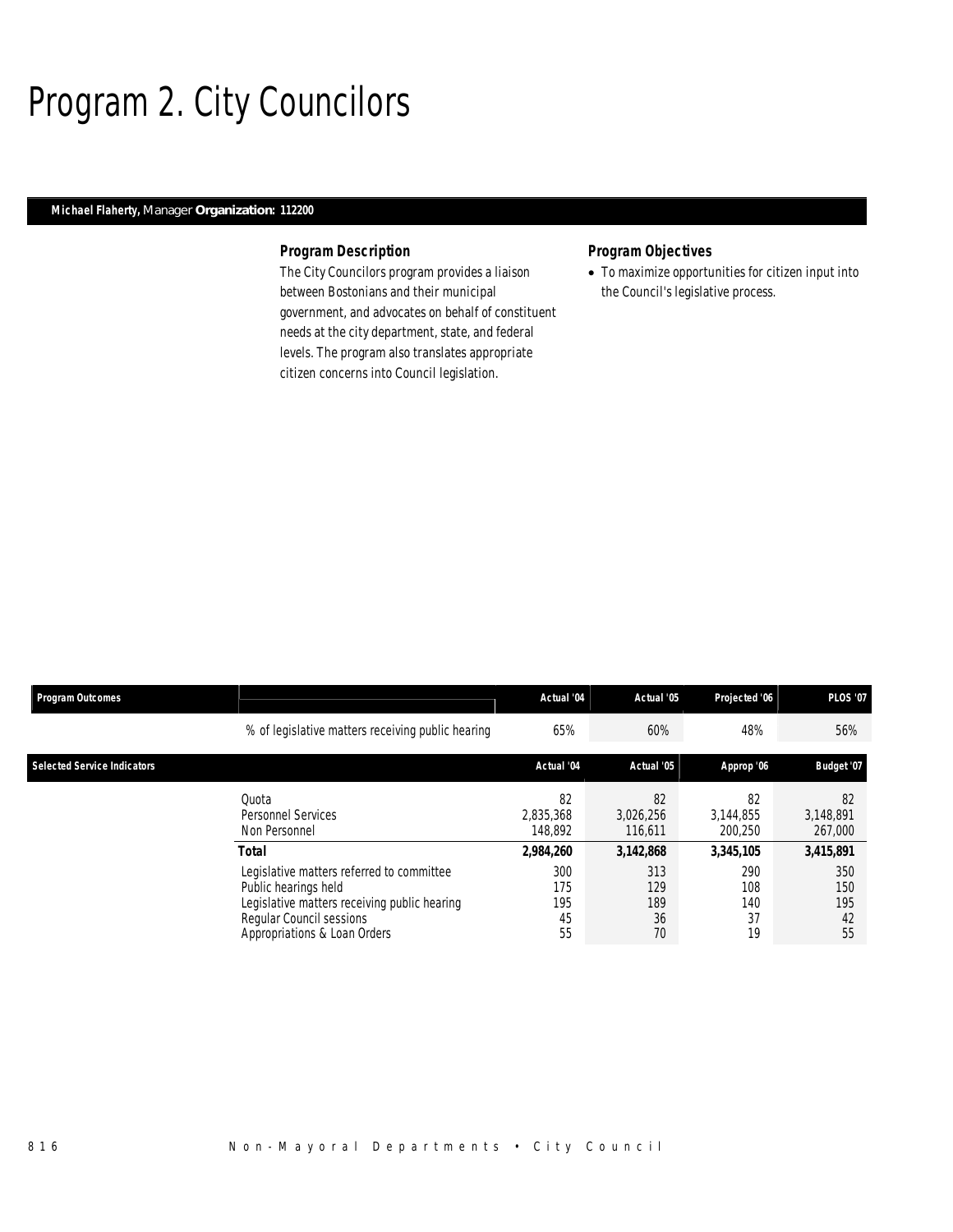# Program 3. Legislative/Financial Support

### *Ann Hess Braga, Manager Organization: 112300*

### *Program Description*

The mission of the Legislative/Financial Support Program is to provide research and draft legislation to be filed by City Councilors and provide analysis of legislation introduced by the Mayor. The program also provides a comprehensive analysis of the operating and capital budgets. The program maintains the Council's municipal reference library, furnishing City departments and the general public with information on municipal government.

#### *Program Objectives*

- To analyze legislation with financial implications and enable the Council to meet its responsibility as the City's appropriating authority.
- To serve as a resource for City employees, residents, and students seeking information about City government and the City Council.

| <b>Selected Service Indicators</b> |                                                     | Actual '04        | Actual '05        | Approp '06        | <b>Budget '07</b> |
|------------------------------------|-----------------------------------------------------|-------------------|-------------------|-------------------|-------------------|
|                                    | Quota<br><b>Personnel Services</b><br>Non Personnel | 403,841<br>23.496 | 449.717<br>73.274 | 481.867<br>36,000 | 546.409<br>37,200 |
|                                    | Total                                               | 427,337           | 522,991           | 517.867           | 583,609           |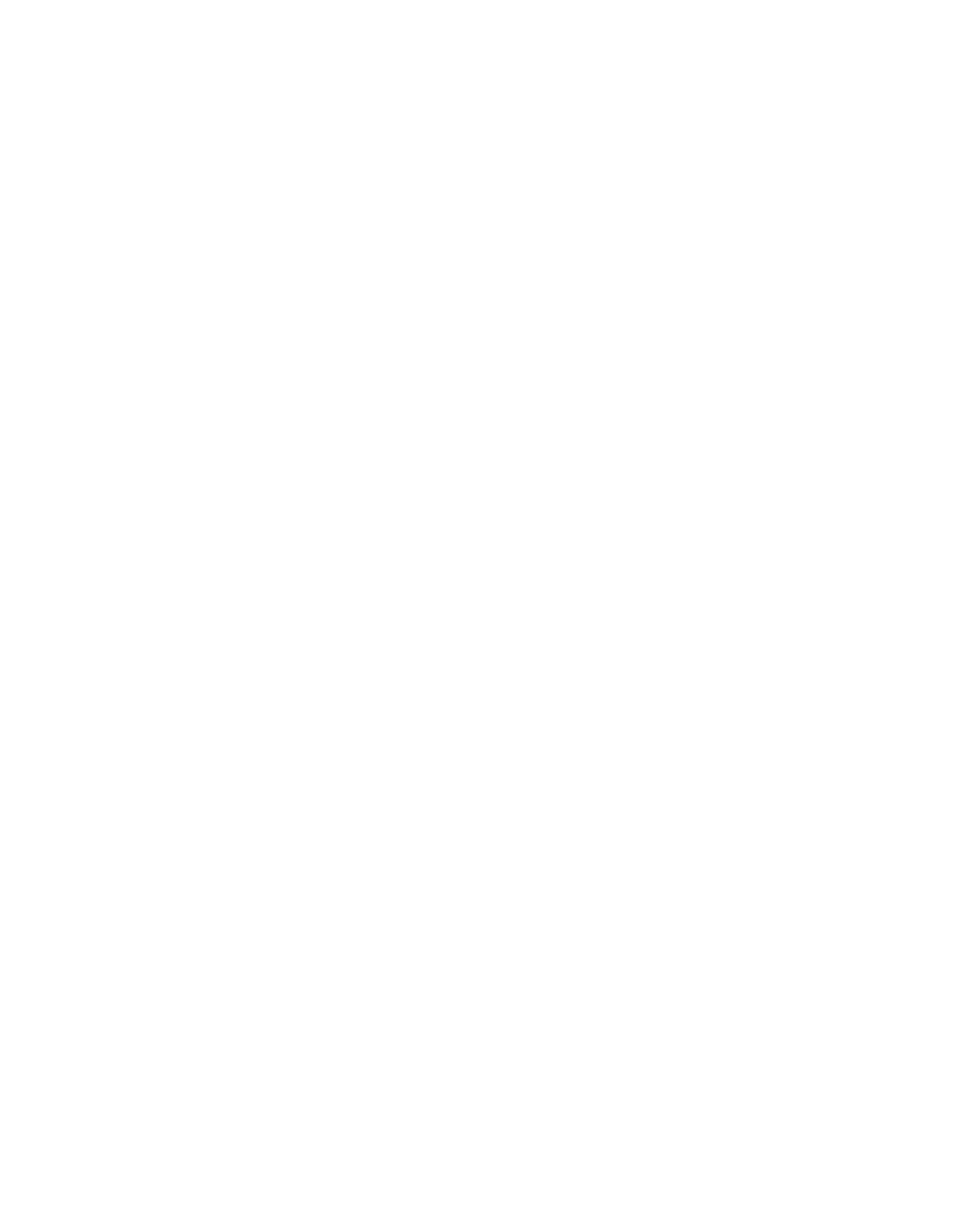## Finance Commission Operating Budget

### *Jeffrey W. Conley, Director Appropriation: 193*

#### *Department Mission*

The mission of the Finance Commission is to investigate matters relating to appropriations, loans, expenditures, accounts and methods of administration affecting the City of Boston or Suffolk County, or any department thereof which the Commission determines requires investigation. The Commission reports its findings to the Mayor, the City Council, and the general public.

#### *FY07 Performance Objectives*

- To carry out all investigations determined appropriate by the Finance Commission.
- To review all City contracts for statutory compliance.

| <b>Operating Budget</b>            | Program Name              | Total Actual '04 | Total Actual '05 | Total Approp '06 | <b>Total Budget '07</b> |
|------------------------------------|---------------------------|------------------|------------------|------------------|-------------------------|
|                                    | Finance Commission        | 159,335          | 168.187          | 182.598          | 183,588                 |
|                                    | Total                     | 159,335          | 168,187          | 182,598          | 183,588                 |
| <b>Selected Service Indicators</b> |                           | Actual '04       | Actual '05       | Approp '06       | Budget '07              |
|                                    |                           |                  |                  |                  |                         |
|                                    | <b>Personnel Services</b> | 153.781          | 162,331          | 174.198          | 175,188                 |
|                                    |                           |                  |                  |                  |                         |
|                                    | Non Personnel             | 5,554            | 5.856            | 8,400            | 8,400                   |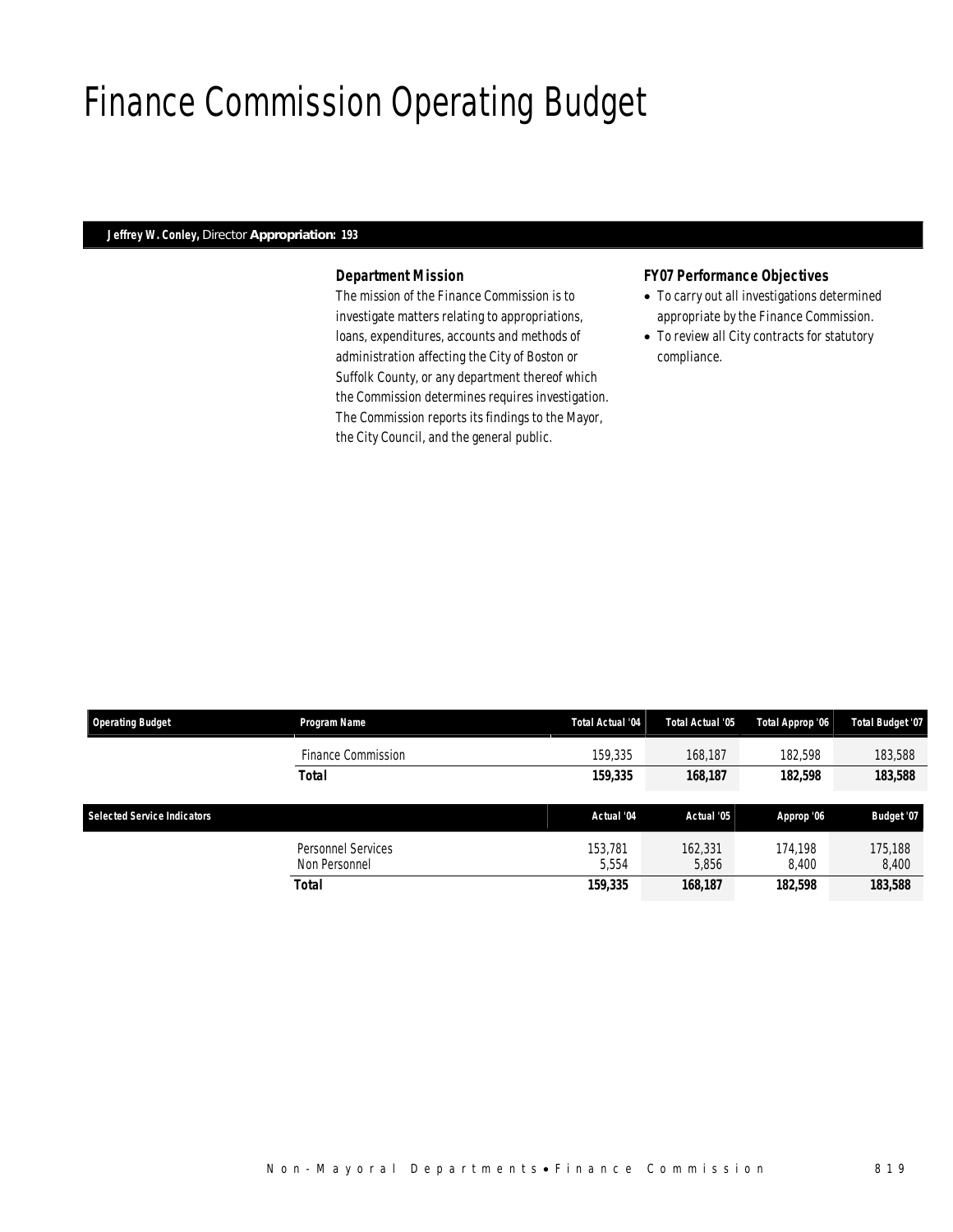## Finance Commission Operating Budget



#### *Authorizing Statutes*

- Finance Commission, Ch. 562, Acts of 1908; Ch. 486, s. l7, Acts of 1909; Ch. 740, s. 3, Acts of 1964.
- Duties, Ch. 486, s. 18-19, Acts of 1909; Ch. 261, Acts of 1948.
- Referrals to Finance Commission by the Mayor, Auditor, or Collector-Treasurer, Ch. 486, s. 18-19, Acts of 1909; Ch. 452, s. 49-50, Acts of 1948.
- Expenses, Ch. 894, Acts of 1965.
- Powers, Penalties, Perjury, Depositions, Protection Against Self-Incrimination, Ch. 486, s. 20-21, Acts of 1909.
- Off-Street Parking Facilities, Eminent Domain, Ch. 474, s. 1a, Acts of 1946.

#### *Description of Services*

The Finance Commission conducts investigations into all matters it deems appropriate. The Commission hires independent staff who conduct many of the investigations, with the Commission publishing and presenting all final reports. The Finance Commission also reviews, and if necessary investigates, all contracts referred to it and reports its findings and recommendations to the Mayor.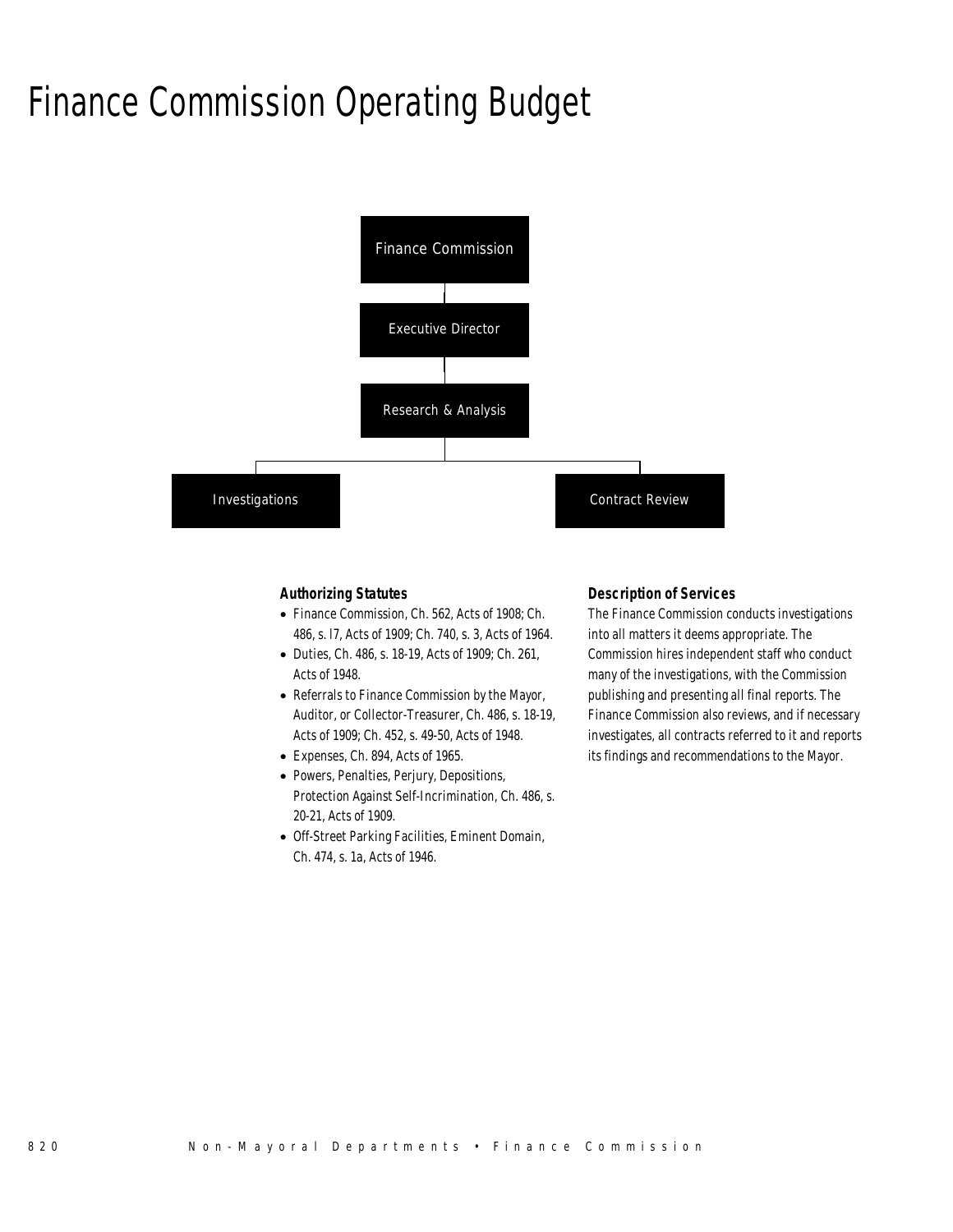## Department History

| <b>Personnel Services</b>       |                                                                                                                                                                                                                                                                                                          | FY04 Expenditure                                                                                                          | FY05 Expenditure                                                                                                                      | FY06 Appropriation                                                                     | FY07 Adopted                                                                                               | Inc/Dec 06 vs 07                                                                                                                       |
|---------------------------------|----------------------------------------------------------------------------------------------------------------------------------------------------------------------------------------------------------------------------------------------------------------------------------------------------------|---------------------------------------------------------------------------------------------------------------------------|---------------------------------------------------------------------------------------------------------------------------------------|----------------------------------------------------------------------------------------|------------------------------------------------------------------------------------------------------------|----------------------------------------------------------------------------------------------------------------------------------------|
|                                 | 51000 Permanent Employees<br>51100 Emergency Employees<br>51200 Overtime<br>51600 Unemployment Compensation<br>51700 Workers' Compensation                                                                                                                                                               | 153,781<br>0<br>$\overline{0}$<br>$\overline{0}$<br>$\overline{0}$                                                        | 162,331<br>$\mathbf{0}$<br>$\mathbf{0}$<br>$\mathbf{0}$<br>$\theta$                                                                   | 174,198<br>0<br>$\overline{0}$<br>0<br>$\Omega$                                        | 175,188<br>$\overline{0}$<br>$\overline{0}$<br>$\overline{0}$<br>$\theta$                                  | 990<br>$\mathbf 0$<br>$\overline{0}$<br>$\overline{0}$<br>$\mathbf{0}$                                                                 |
|                                 | <b>Total Personnel Services</b>                                                                                                                                                                                                                                                                          | 153,781                                                                                                                   | 162,331                                                                                                                               | 174,198                                                                                | 175,188                                                                                                    | 990                                                                                                                                    |
| <b>Contractual Services</b>     |                                                                                                                                                                                                                                                                                                          | FY04 Expenditure                                                                                                          | FY05 Expenditure                                                                                                                      | FY06 Appropriation                                                                     | FY07 Adopted                                                                                               | Inc/Dec 06 vs 07                                                                                                                       |
|                                 | 52100 Communications<br>52200 Utilities<br>52300 Water & Sewer<br>52400 Snow Removal<br>52500 Garbage/Waste Removal<br>52600 Repairs Buildings & Structures<br>52700 Repairs & Service of Equipment<br>52800 Transportation of Persons<br>52900 Contracted Services<br><b>Total Contractual Services</b> | 3,872<br>0<br>$\overline{0}$<br>$\overline{0}$<br>$\mathbf{0}$<br>$\overline{0}$<br>414<br>$\overline{0}$<br>290<br>4,576 | 3,900<br>$\mathbf{0}$<br>$\mathbf{0}$<br>$\mathbf{0}$<br>$\mathbf{0}$<br>$\mathbf{0}$<br>414<br>$\mathbf{0}$<br>$\mathbf{0}$<br>4,314 | 3,700<br>0<br>$\overline{0}$<br>0<br>0<br>0<br>250<br>$\overline{0}$<br>1,500<br>5,450 | 3,700<br>0<br>$\overline{0}$<br>$\overline{0}$<br>0<br>$\overline{0}$<br>250<br>$\Omega$<br>1,500<br>5,450 | 0<br>$\theta$<br>$\mathbf{0}$<br>$\boldsymbol{0}$<br>$\mathbf 0$<br>$\mathbf 0$<br>$\mathbf 0$<br>$\mathbf{0}$<br>$\theta$<br>$\bf{0}$ |
| <b>Supplies &amp; Materials</b> |                                                                                                                                                                                                                                                                                                          | FY04 Expenditure                                                                                                          | FY05 Expenditure                                                                                                                      | FY06 Appropriation                                                                     | FY07 Adopted                                                                                               | Inc/Dec 06 vs 07                                                                                                                       |
|                                 | 53000 Auto Energy Supplies<br>53200 Food Supplies<br>53400 Custodial Supplies<br>53500 Med, Dental, & Hosp Supply<br>53600 Office Supplies and Materials<br>53900 Misc Supplies & Materials<br>Total Supplies & Materials                                                                                | $\mathbf 0$<br>$\overline{0}$<br>0<br>$\mathbf{0}$<br>$\overline{0}$<br>$\mathbf{0}$<br>$\mathbf{0}$                      | $\mathbf 0$<br>$\mathbf 0$<br>$\mathbf{0}$<br>$\mathbf 0$<br>79<br>$\mathbf{0}$<br>79                                                 | $\mathbf 0$<br>0<br>$\mathbf{0}$<br>$\mathbf{0}$<br>475<br>100<br>575                  | 0<br>$\overline{0}$<br>$\overline{0}$<br>$\mathbf{0}$<br>475<br>100<br>575                                 | 0<br>$\theta$<br>$\boldsymbol{0}$<br>$\mathbf 0$<br>$\mathbf{0}$<br>$\mathbf 0$<br>$\bf{0}$                                            |
| <b>Current Chgs &amp; Oblig</b> |                                                                                                                                                                                                                                                                                                          | FY04 Expenditure                                                                                                          | FY05 Expenditure                                                                                                                      | FY06 Appropriation                                                                     | FY07 Adopted                                                                                               | Inc/Dec 06 vs 07                                                                                                                       |
|                                 | 54300 Workers' Comp Medical<br>54400 Legal Liabilities<br>54600 Current Charges H&I<br>54900 Other Current Charges<br>Total Current Chgs & Oblig                                                                                                                                                         | $\mathbf 0$<br>$\mathbf{0}$<br>$\mathbf{0}$<br>583<br>583                                                                 | $\mathbf 0$<br>$\mathbf 0$<br>$\mathbf{0}$<br>174<br>174                                                                              | 0<br>$\mathbf{0}$<br>$\overline{0}$<br>1,675<br>1,675                                  | 0<br>$\mathbf 0$<br>$\overline{0}$<br>1,675<br>1,675                                                       | $\mathbf{0}$<br>$\mathbf 0$<br>$\boldsymbol{0}$<br>$\theta$<br>$\bf{0}$                                                                |
| Equipment                       |                                                                                                                                                                                                                                                                                                          | FY04 Expenditure                                                                                                          | FY05 Expenditure                                                                                                                      | FY06 Appropriation                                                                     | FY07 Adopted                                                                                               | Inc/Dec 06 vs 07                                                                                                                       |
|                                 | 55000 Automotive Equipment<br>55400 Lease/Purchase<br>55600 Office Furniture & Equipment<br>55900 Misc Equipment<br><b>Total Equipment</b>                                                                                                                                                               | 0<br>$\mathbf{0}$<br>$\Omega$<br>395<br>395                                                                               | $\mathbf 0$<br>$\mathbf{0}$<br>$\Omega$<br>1,290<br>1,290                                                                             | 0<br>$\mathbf 0$<br>$\overline{0}$<br>700<br>700                                       | $\mathbf 0$<br>$\mathbf 0$<br>$\Omega$<br>700<br>700                                                       | 0<br>$\mathbf 0$<br>$\theta$<br>$\boldsymbol{0}$<br>$\Omega$                                                                           |
| <b>Other</b>                    |                                                                                                                                                                                                                                                                                                          | FY04 Expenditure                                                                                                          | FY05 Expenditure                                                                                                                      | FY06 Appropriation                                                                     | FY07 Adopted                                                                                               | Inc/Dec 06 vs 07                                                                                                                       |
|                                 | 56200 Special Appropriation<br>57200 Structures & Improvements<br>58000 Land & Non-Structure<br><b>Total Other</b>                                                                                                                                                                                       | $\boldsymbol{0}$<br>$\boldsymbol{0}$<br>$\mathbf{0}$<br>$\bf{0}$                                                          | $\mathbf 0$<br>$\mathbf 0$<br>$\mathbf 0$<br>$\bf{0}$                                                                                 | 0<br>0<br>0<br>0                                                                       | $\mathbf 0$<br>0<br>0<br>0                                                                                 | 0<br>$\theta$<br>$\boldsymbol{0}$<br>$\pmb{0}$                                                                                         |
|                                 | <b>Grand Total</b>                                                                                                                                                                                                                                                                                       | 159,335                                                                                                                   | 168,188                                                                                                                               | 182,598                                                                                | 183,588                                                                                                    | 990                                                                                                                                    |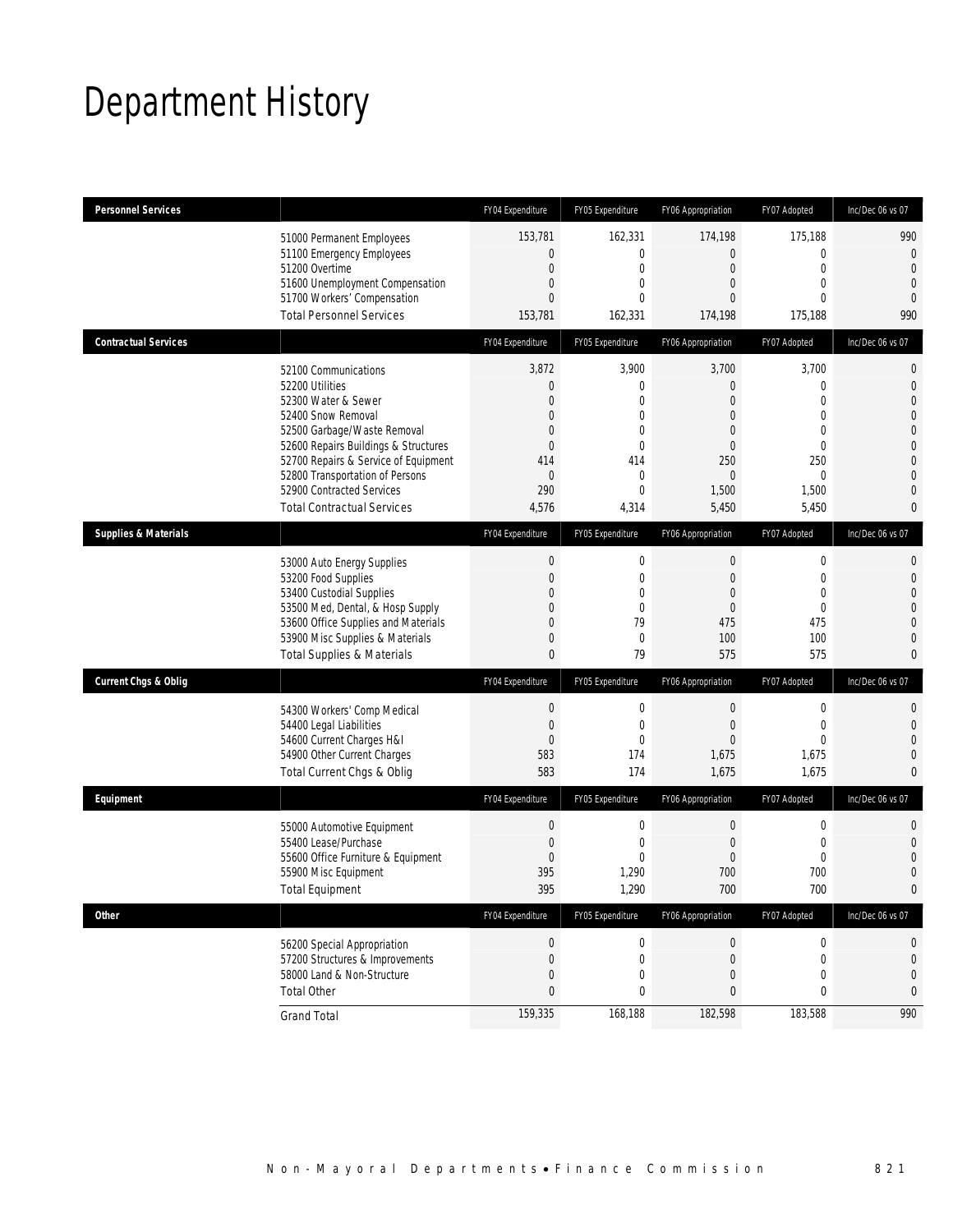# Department Personnel

| Title                  | Grade<br>Union<br>Code | Position | FY07 Salary | Title                        | Union<br>Grade<br>Code | Position | FY07 Salary    |
|------------------------|------------------------|----------|-------------|------------------------------|------------------------|----------|----------------|
| Confidential Secretary | EXM                    |          | 100,045     | <b>Financial Analyst</b>     | <b>EXM</b>             |          | 65,044         |
|                        |                        |          |             | Chairman                     | EXO                    |          | 5,014          |
|                        |                        |          |             | <b>Total</b>                 |                        | 3        | 170,103        |
|                        |                        |          |             | <b>Adjustments</b>           |                        |          |                |
|                        |                        |          |             | <b>Differential Payments</b> |                        |          | $\overline{0}$ |
|                        |                        |          |             | Other                        |                        |          | 5,085          |
|                        |                        |          |             | Chargebacks                  |                        |          | $\overline{0}$ |
|                        |                        |          |             | Salary Savings               |                        |          | $\overline{0}$ |
|                        |                        |          |             | <b>FY07 Total Request</b>    |                        |          | 175,188        |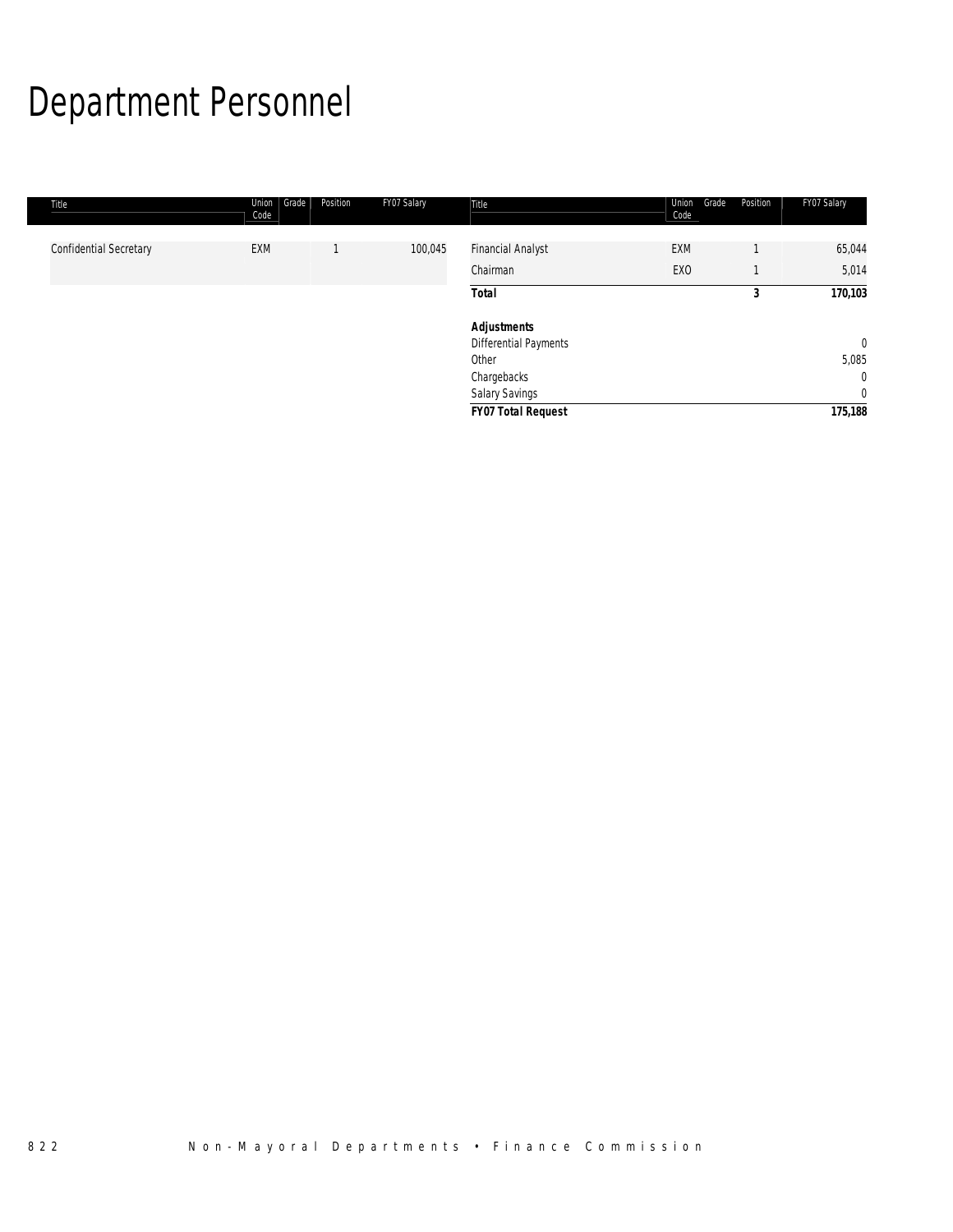## Program 1. Finance Commission

### *Jeffrey W. Conley, Manager Organization: 193100*

#### *Program Description*

The Finance Commission investigates matters relating to appropriations, loans, expenditures, accounts, and methods of administration affecting the City of Boston or Suffolk County, or any department thereof which the Commission determines requires investigation. The Commission reports its findings to the Mayor, the City Council, and the general public.

#### *Program Objectives*

- To carry out all investigations determined appropriate by the Finance Commission.
- To review all City contracts for statutory compliance.

| <b>Program Outcomes</b>            |                                                                                                                                         | Actual '04            | Actual '05        | Projected '06     | <b>PLOS '07</b>   |  |
|------------------------------------|-----------------------------------------------------------------------------------------------------------------------------------------|-----------------------|-------------------|-------------------|-------------------|--|
|                                    | Investigations completed<br>Pct. of Chapter 30B contracts in compliance<br>Pct. of non-Chapter 30B contracts reviewed<br>within 14 days | 30<br>95%<br>100%     | 31<br>94%<br>100% | 32<br>95%<br>100% | 30<br>95%<br>100% |  |
| <b>Selected Service Indicators</b> |                                                                                                                                         | Actual '04            | Actual '05        | Approp '06        | Budget '07        |  |
|                                    | Quota<br>Personnel Services<br>Non Personnel                                                                                            | 3<br>153.781<br>5,554 | 162,331<br>5,856  | 174.198<br>8,400  | 175,188<br>8,400  |  |
|                                    | Total                                                                                                                                   | 159,335               | 168,187           | 182,598           | 183,588           |  |
|                                    | Investigative reports issued<br>Total 30B contracts                                                                                     | 15<br>150             | 12<br>408         | 16<br>216         | 15<br>210         |  |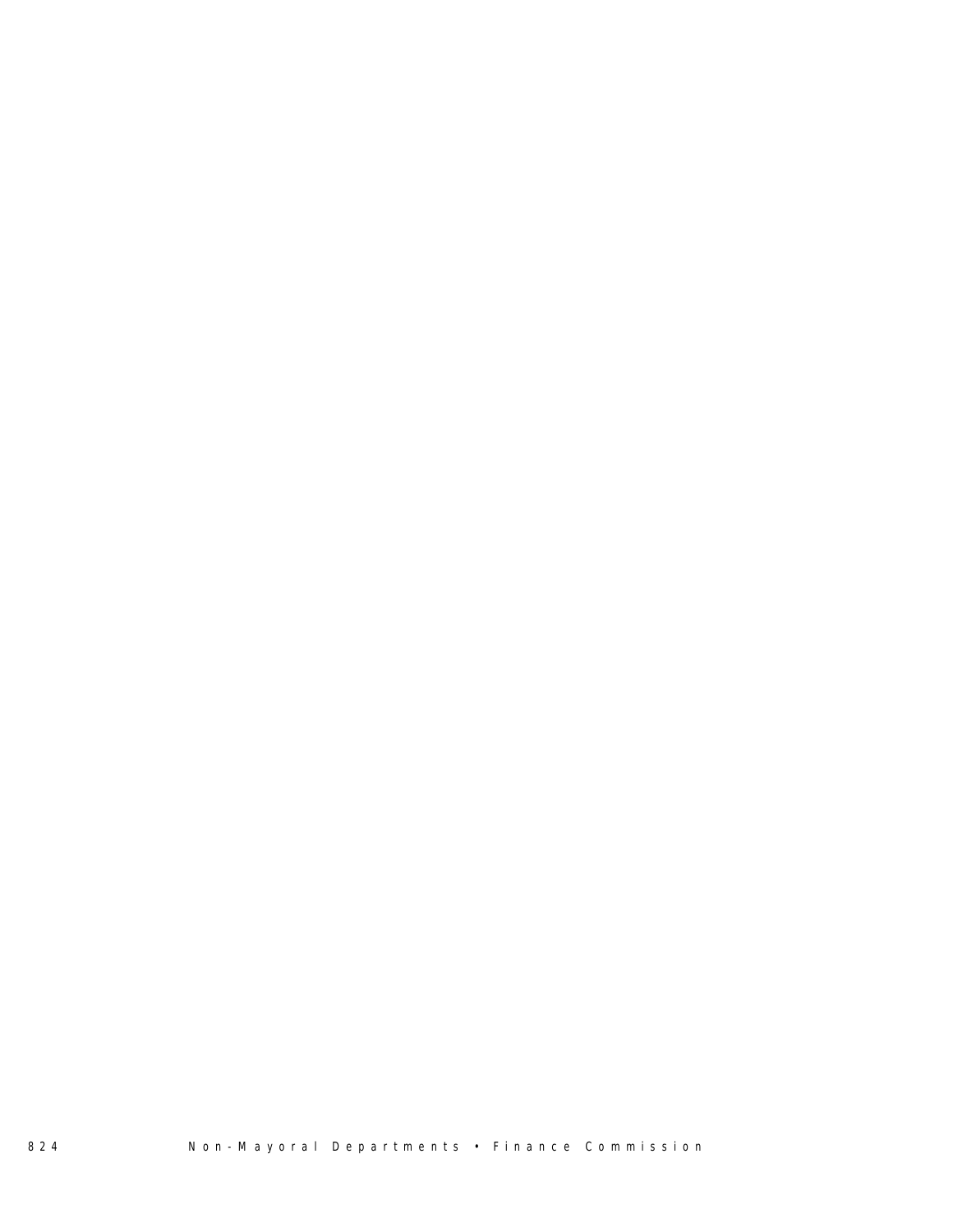## Licensing Board Operating Budget

### *Daniel F. Pokaski, Chair Appropriation: 252*

#### *Department Mission*

The Board grants and regulates various types of alcohol and food licenses for restaurants, nightclubs, private clubs, package stores, hotels, inns, common victuallers (food only), bowling alleys, pool tables, lodging houses, dormitories (fraternities which are a category of dormitory licenses), and fortune tellers. The City of Boston Licensing Board consists of 3 Commissioners. The Commissioners are appointed by the Governor and serve a 6-year term. The Boston Police officers act as agents of the Board, they report violations of the alcoholic and other laws of the Commonwealth to the Board. The Board holds hearings on these violations and issues penalties.

#### *FY07 Performance Objectives*

- To process applications and issue alcoholic beverage licenses or other licenses.
- To renew all licenses on an annual basis and collect the appropriate licensing fees.
- To respond to neighborhood complaints and police violations by disciplining licensees as appropriate.

| <b>Operating Budget</b><br><b>Program Name</b> | Total Actual '04 | Total Actual '05 | Total Approp '06 | <b>Total Budget '07</b> |
|------------------------------------------------|------------------|------------------|------------------|-------------------------|
| Licensing                                      | 532.989          | 583,797          | 597.078          | 592.727                 |
| Total                                          | 532.989          | 583,797          | 597,078          | 592,727                 |
|                                                |                  |                  |                  |                         |
|                                                |                  |                  |                  |                         |
| <b>Selected Service Indicators</b>             | Actual '04       | Actual '05       | Approp '06       | Budget '07              |
| Personnel Services                             | 494.281          | 481.042          | 536.228          | 526.577                 |
| Non Personnel                                  | 38.708           | 102.755          | 60,850           | 66,150                  |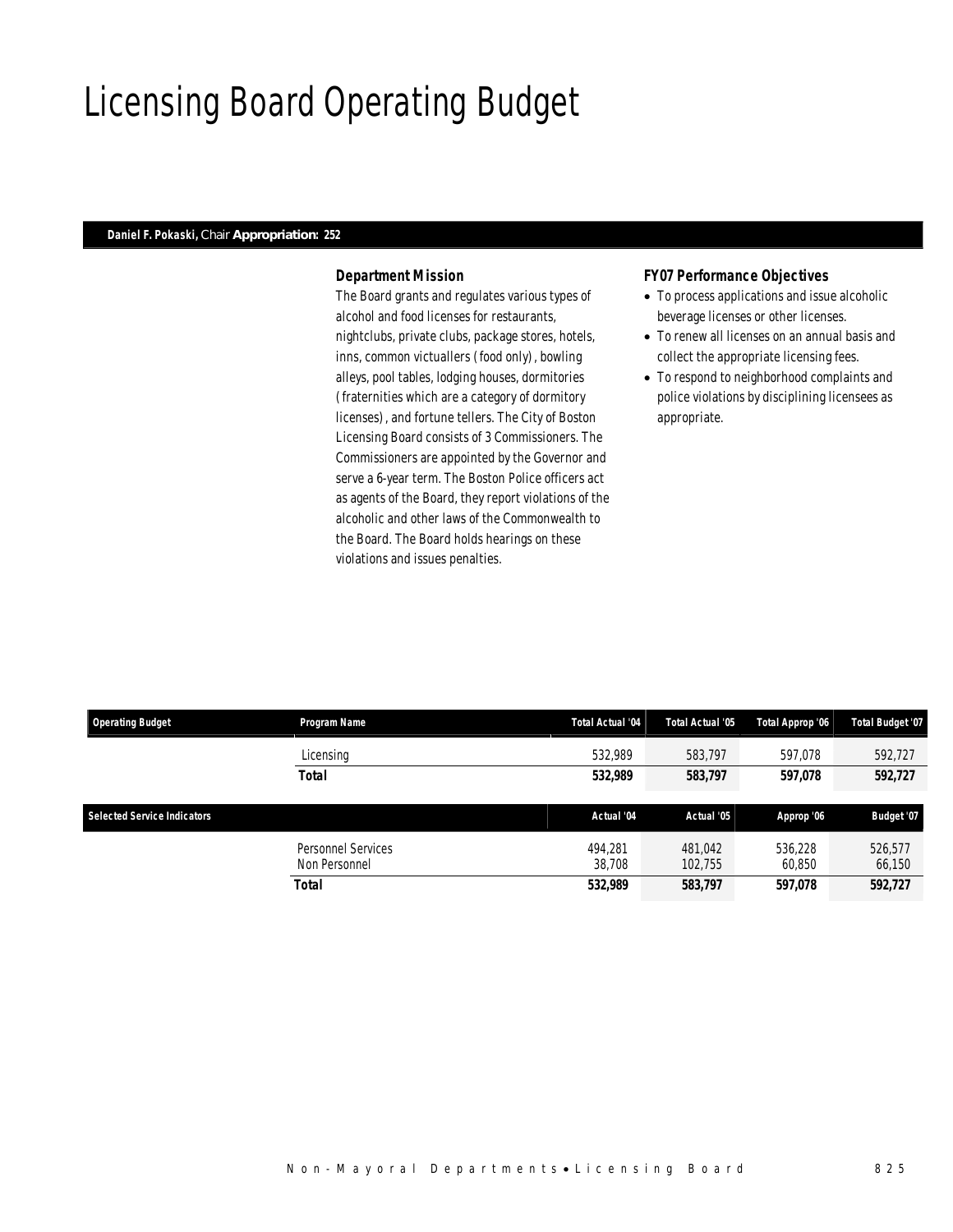# Licensing Board Operating Budget



#### *Authorizing Statutes*

- Enabling Legislation, St. 1906, c. 291, sec. 1.
- The Rules & Regulations of the Board also govern.
- MGL c. 138 sec. 12, 14, 15, 23, 34, 64 and 67.
- MGL c. 140 sec. 1-21, 22-32, 177, and 185I.

#### *Description of Services*

The Board grants and regulates various types of alcohol and food licenses for restaurants, nightclubs, private clubs, package stores, hotels, inns, common victuallers (food only), bowling alleys, pool tables, lodging houses, dormitories or fraternities, and fortune tellers. The Board's jurisdiction is within the confines of the City of Boston for all of the aforementioned licenses. The Boston Police officers act as agents of the Board, they report violations of the alcoholic and other laws of the Commonwealth to the Board.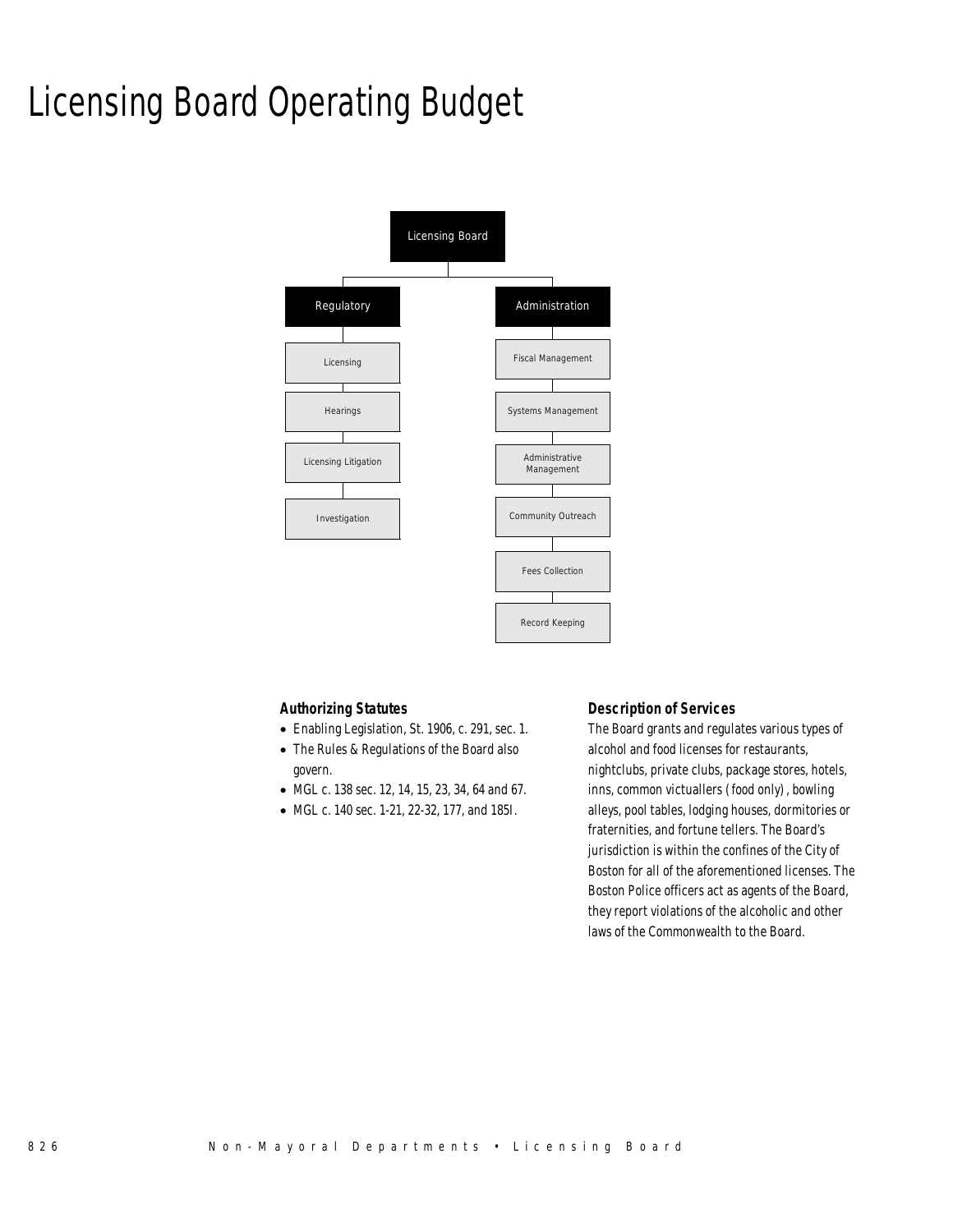# Department History

| <b>Personnel Services</b>       |                                                                                                                                                                                                                                                                                                          | FY04 Expenditure                                                                                                                            | FY05 Expenditure                                                                                             | FY06 Appropriation                                                                                                                       | FY07 Adopted                                                                                                   | Inc/Dec 06 vs 07                                                                                                                                     |
|---------------------------------|----------------------------------------------------------------------------------------------------------------------------------------------------------------------------------------------------------------------------------------------------------------------------------------------------------|---------------------------------------------------------------------------------------------------------------------------------------------|--------------------------------------------------------------------------------------------------------------|------------------------------------------------------------------------------------------------------------------------------------------|----------------------------------------------------------------------------------------------------------------|------------------------------------------------------------------------------------------------------------------------------------------------------|
|                                 | 51000 Permanent Employees<br>51100 Emergency Employees<br>51200 Overtime<br>51600 Unemployment Compensation<br>51700 Workers' Compensation<br><b>Total Personnel Services</b>                                                                                                                            | 494,281<br>$\overline{0}$<br>$\theta$<br>$\mathbf{0}$<br>$\Omega$<br>494,281                                                                | 481,042<br>0<br>$\overline{0}$<br>0<br>$\Omega$<br>481,042                                                   | 536,228<br>$\overline{0}$<br>$\overline{0}$<br>$\overline{0}$<br>$\Omega$<br>536,228                                                     | 526,577<br>$\overline{0}$<br>$\overline{0}$<br>$\overline{0}$<br>$\Omega$<br>526,577                           | $-9,651$<br>$\mathbf 0$<br>$\overline{0}$<br>$\overline{0}$<br>$\overline{0}$<br>$-9,651$                                                            |
| <b>Contractual Services</b>     |                                                                                                                                                                                                                                                                                                          | FY04 Expenditure                                                                                                                            | FY05 Expenditure                                                                                             | FY06 Appropriation                                                                                                                       | FY07 Adopted                                                                                                   | Inc/Dec 06 vs 07                                                                                                                                     |
|                                 | 52100 Communications<br>52200 Utilities<br>52300 Water & Sewer<br>52400 Snow Removal<br>52500 Garbage/Waste Removal<br>52600 Repairs Buildings & Structures<br>52700 Repairs & Service of Equipment<br>52800 Transportation of Persons<br>52900 Contracted Services<br><b>Total Contractual Services</b> | 7,768<br>$\overline{0}$<br>$\overline{0}$<br>$\overline{0}$<br>$\mathbf{0}$<br>$\overline{0}$<br>3,158<br>$\overline{0}$<br>8,265<br>19,191 | 7,892<br>0<br>$\overline{0}$<br>0<br>$\Omega$<br>$\overline{0}$<br>137<br>$\overline{0}$<br>77,248<br>85,277 | 7,500<br>$\overline{0}$<br>$\overline{0}$<br>$\overline{0}$<br>$\overline{0}$<br>$\overline{0}$<br>1,000<br>$\Omega$<br>36,750<br>45,250 | 7,800<br>0<br>$\overline{0}$<br>$\overline{0}$<br>0<br>$\overline{0}$<br>1,000<br>$\Omega$<br>36,750<br>45,550 | 300<br>$\mathbf 0$<br>$\overline{0}$<br>$\overline{0}$<br>$\mathbf 0$<br>$\overline{0}$<br>$\overline{0}$<br>$\overline{0}$<br>$\overline{0}$<br>300 |
| <b>Supplies &amp; Materials</b> |                                                                                                                                                                                                                                                                                                          | FY04 Expenditure                                                                                                                            | FY05 Expenditure                                                                                             | FY06 Appropriation                                                                                                                       | FY07 Adopted                                                                                                   | Inc/Dec 06 vs 07                                                                                                                                     |
|                                 | 53000 Auto Energy Supplies<br>53200 Food Supplies<br>53400 Custodial Supplies<br>53500 Med, Dental, & Hosp Supply<br>53600 Office Supplies and Materials<br>53800 Educational Supplies & Mat<br>53900 Misc Supplies & Materials<br><b>Total Supplies &amp; Materials</b>                                 | $\mathbf 0$<br>$\mathbf{0}$<br>$\mathbf{0}$<br>$\overline{0}$<br>6,295<br>$\theta$<br>$\overline{0}$<br>6,295                               | $\mathbf 0$<br>$\mathbf{0}$<br>$\overline{0}$<br>$\Omega$<br>8,328<br>0<br>$\overline{0}$<br>8,328           | $\boldsymbol{0}$<br>$\boldsymbol{0}$<br>$\overline{0}$<br>$\overline{0}$<br>8,900<br>0<br>$\mathbf{0}$<br>8,900                          | 0<br>$\overline{0}$<br>$\overline{0}$<br>0<br>8,900<br>$\mathbf 0$<br>$\Omega$<br>8,900                        | $\mathbf 0$<br>$\mathbf{0}$<br>$\overline{0}$<br>$\mathbf 0$<br>$\overline{0}$<br>$\overline{0}$<br>$\overline{0}$<br>$\mathbf{0}$                   |
| <b>Current Chgs &amp; Oblig</b> |                                                                                                                                                                                                                                                                                                          | FY04 Expenditure                                                                                                                            | FY05 Expenditure                                                                                             | FY06 Appropriation                                                                                                                       | FY07 Adopted                                                                                                   | Inc/Dec 06 vs 07                                                                                                                                     |
|                                 | 54300 Workers' Comp Medical<br>54400 Legal Liabilities<br>54500 Aid To Veterans<br>54600 Current Charges H&I<br>54900 Other Current Charges<br>Total Current Chgs & Oblig                                                                                                                                | $\theta$<br>$\mathbf{0}$<br>$\Omega$<br>$\overline{0}$<br>3,919<br>3,919                                                                    | $\mathbf 0$<br>$\overline{0}$<br>$\Omega$<br>$\Omega$<br>5,418<br>5,418                                      | $\boldsymbol{0}$<br>$\boldsymbol{0}$<br>$\overline{0}$<br>$\overline{0}$<br>6,700<br>6,700                                               | $\mathbf 0$<br>$\overline{0}$<br>$\Omega$<br>$\Omega$<br>11,700<br>11,700                                      | $\mathbf 0$<br>$\mathbf 0$<br>$\overline{0}$<br>$\Omega$<br>5,000<br>5,000                                                                           |
| Equipment                       |                                                                                                                                                                                                                                                                                                          | FY04 Expenditure                                                                                                                            | FY05 Expenditure                                                                                             | FY06 Appropriation                                                                                                                       | FY07 Adopted                                                                                                   | Inc/Dec 06 vs 07                                                                                                                                     |
|                                 | 55000 Automotive Equipment<br>55400 Lease/Purchase<br>55600 Office Furniture & Equipment<br>55900 Misc Equipment<br><b>Total Equipment</b>                                                                                                                                                               | $\theta$<br>$\mathbf 0$<br>$\Omega$<br>9,302<br>9,302                                                                                       | $\mathbf 0$<br>$\overline{0}$<br>$\Omega$<br>3,733<br>3,733                                                  | $\boldsymbol{0}$<br>$\mathbf 0$<br>$\cap$<br>$\boldsymbol{0}$<br>0                                                                       | 0<br>$\overline{0}$<br>$\Omega$<br>$\boldsymbol{0}$<br>0                                                       | $\mathbf 0$<br>$\mathbf 0$<br>$\Omega$<br>$\overline{0}$<br>0                                                                                        |
| <b>Other</b>                    |                                                                                                                                                                                                                                                                                                          | FY04 Expenditure                                                                                                                            | FY05 Expenditure                                                                                             | FY06 Appropriation                                                                                                                       | FY07 Adopted                                                                                                   | Inc/Dec 06 vs 07                                                                                                                                     |
|                                 | 56200 Special Appropriation<br>57200 Structures & Improvements<br>58000 Land & Non-Structure<br><b>Total Other</b>                                                                                                                                                                                       | $\boldsymbol{0}$<br>$\mathbf 0$<br>$\mathbf 0$<br>$\mathbf{0}$                                                                              | $\boldsymbol{0}$<br>$\mathbf 0$<br>0<br>0                                                                    | $\boldsymbol{0}$<br>$\mathbf 0$<br>$\mathbf 0$<br>0                                                                                      | $\boldsymbol{0}$<br>0<br>0<br>0                                                                                | 0<br>0<br>$\overline{0}$<br>$\mathbf{0}$                                                                                                             |
|                                 | <b>Grand Total</b>                                                                                                                                                                                                                                                                                       | 532,988                                                                                                                                     | 583,798                                                                                                      | 597,078                                                                                                                                  | 592,727                                                                                                        | $-4,351$                                                                                                                                             |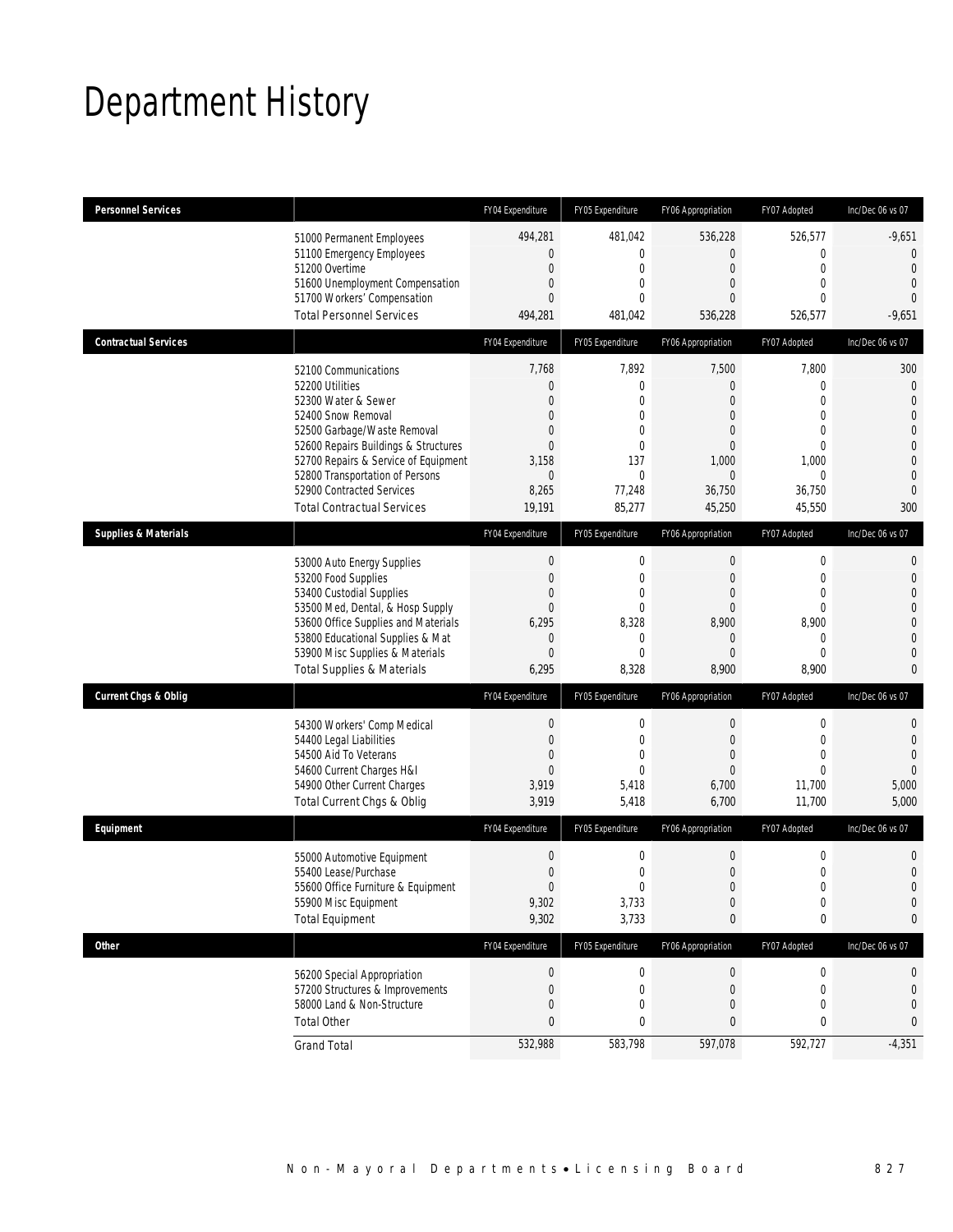# Department Personnel

| Title                      | Grade<br>Union<br>Code | Position | FY07 Salary | Title                     | Union<br>Code   | Grade | Position | FY07 Salary |
|----------------------------|------------------------|----------|-------------|---------------------------|-----------------|-------|----------|-------------|
|                            |                        |          |             |                           |                 |       |          |             |
| Chairman Licensing Board   | <b>CDH</b>             |          | 62,170      | Admin Assistant           | SU <sub>4</sub> | 15    |          | 50,949      |
| Commissioner               | <b>CDH</b>             |          | 60,165      | <b>Head Admin Clerk</b>   | SU <sub>4</sub> | 14    | 4        | 163,248     |
| <b>Executive Secretary</b> | <b>EXM</b>             |          | 60,165      | <b>Head Clerk</b>         | SU <sub>4</sub> | 12    | 1        | 33,739      |
| Commissioner               | EX <sub>0</sub>        |          | 60,165      | Senior Budget Analyst     | SE <sub>1</sub> | 6     |          | 44,476      |
|                            |                        |          |             | <b>Total</b>              |                 |       | 11       | 535,077     |
|                            |                        |          |             | Adjustments               |                 |       |          |             |
|                            |                        |          |             | Differential Payments     |                 |       |          | $\mathbf 0$ |
|                            |                        |          |             | Other                     |                 |       |          | 2,500       |
|                            |                        |          |             | Chargebacks               |                 |       |          | $\Omega$    |
|                            |                        |          |             | Salary Savings            |                 |       |          | $-11,000$   |
|                            |                        |          |             | <b>FY07 Total Request</b> |                 |       |          | 526,577     |